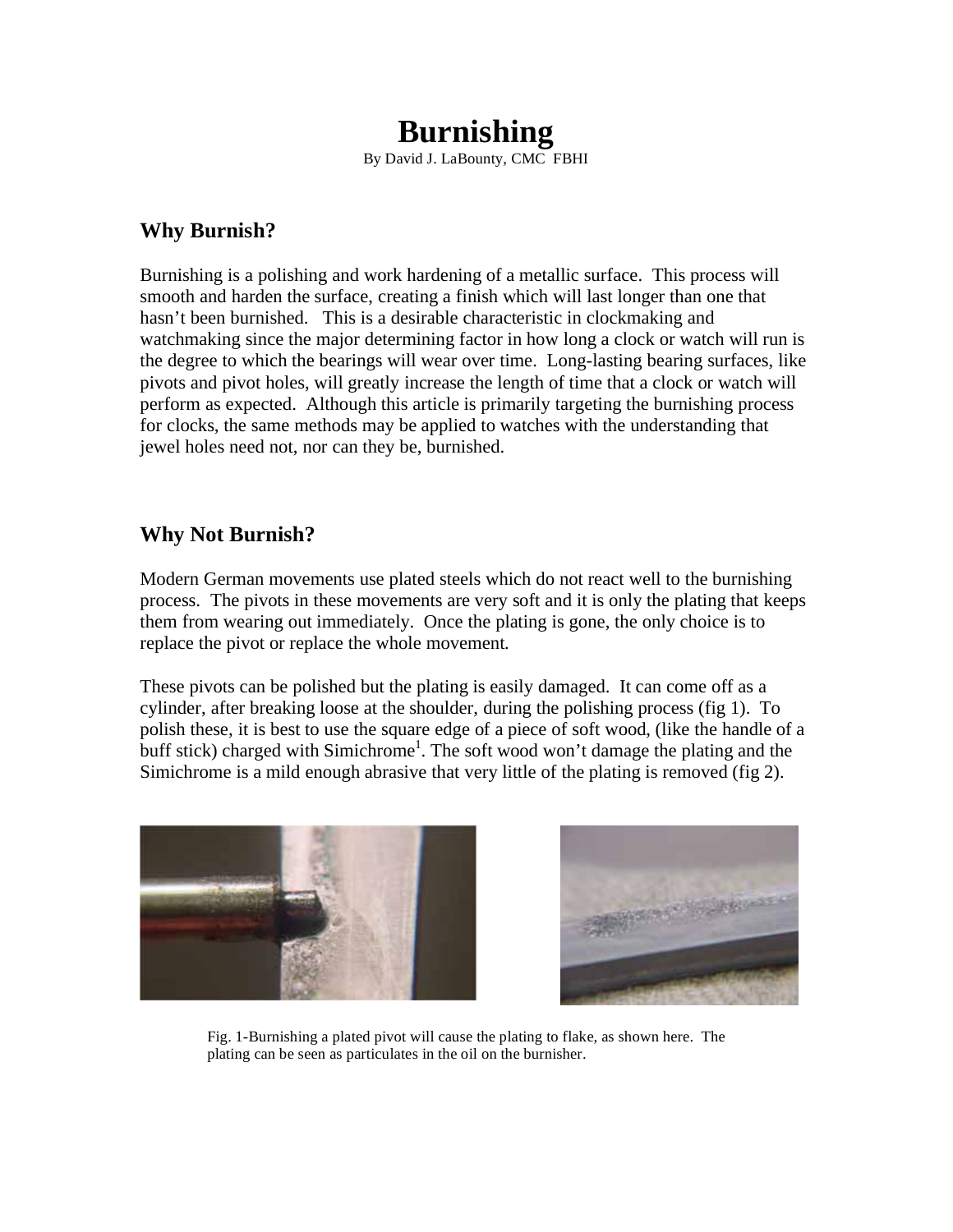

Fig. 2-Plated pivots, in which the plating is still good, can be safely polished with the edge of a buff stick<sup>1</sup> charged with Simichrome<sup>1</sup>. Once the plating is gone however, the finish on the pivot won't last long regardless of how well it is polished.

So, these pivots can be carefully polished but they cannot be burnished. The burnishing process will cause the thin plating to craze and crack. It may not be visible at the time, but after about a month's run, the plating lets go, mixes with the oils or grease, and forms a black ooze.

Burnishing involves applying pressure against the surface of the pivot, stretching and work hardening it. The hard surface of the plating has no support and is easily damaged in the process. It is like a chocolate covered ice cream bar; thin, hard outside layer covering a soft interior.

## **Polishing vs. Burnishing**

Even though polishing occurs as a result of burnishing, polishing in itself is not burnishing. The distinction is that polishing will produce a smooth finish, but not a hard one. Polishing is more about removing material to obtain the desired finish where as burnishing is a stretching and hardening with minimal material loss.

It is impossible to tell by looking at a pivot whether it has been polished or burnished but burnishing will generally result in a deeper polish than is possible with polishing alone. A hardness or wear test would be necessary to distinguish between them.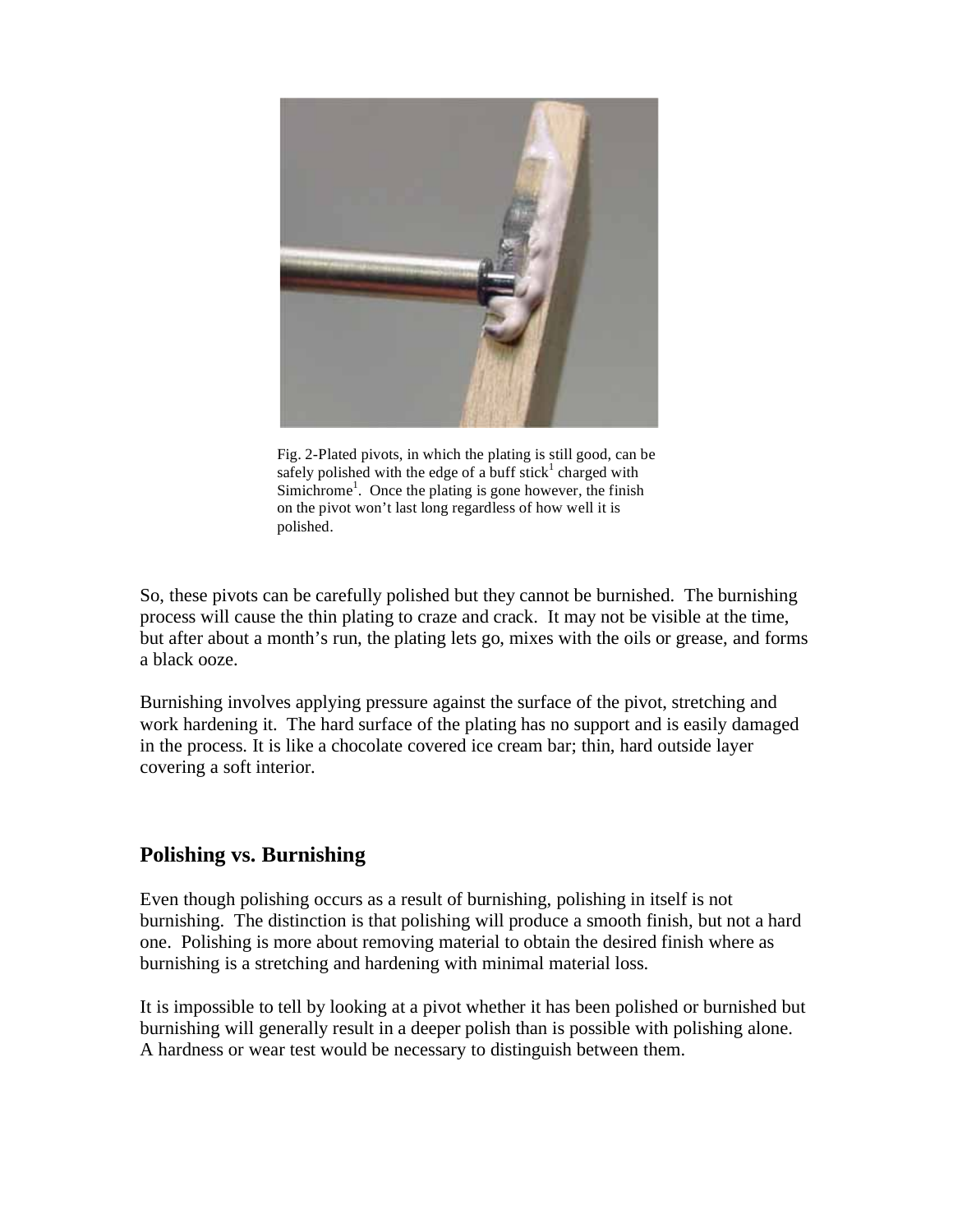It will be necessary to use magnification when polishing in order to see the fine details of the surface being polished. In addition, **it is very important to wear eye protection when polishing or burnishing**.

Polishing is an important first step in the burnishing process and a test of the craftsman's ability to bring a pivot to the point it can be burnished. A poor polish will make it very difficult to bring the pivot to perfection with burnishing alone. For example, it would take a very long time to burnish a groove out of a pivot where a mere touch of the pivot file will remove the groove very quickly.

Polishing can be done with any kind of abrasive or cutting tool (figs  $3 \& 4$ ). Files, sandpaper, or stones are common polishing agents and are less expensive than other polishing methods. Polishing powders and diamond compounds can be used for polishing but this can introduce the risk of embedding the polishing material in the piece being polished. A movement with pivots that have become charged with a diamond compound, for example, will become unreliable rather quickly.



Fig. 3-An assortment of stones used for polishing.



Fig. 4-An assortment of polishing aids includes buff sticks<sup>1</sup>, Craytex<sup>2</sup>, Simichrome<sup>1</sup>, and files.

Polishing With a Pivot File: As has already been mentioned, polishing is a necessary first step in the burnishing process. One method of polishing is to use a pivot file. These come in both right- and left-hand versions, like burnishers, and the correct shape must be selected for the method of use (see "Types of Burnishers").

The cut of a pivot file is very fine, yet with the proper technique, it will quickly reduce the steel of a pivot and leave a fine grain that is easily burnished. On hard steels it may be necessary to allow the pivot file to load up or "stay dirty." This method uses the steel shavings on the file to cut the hard steel of the pivot. On soft steels however, it is necessary to keep the pivot file clean so the shavings don't score the finish. A suitable pre-burnishing polish can be attained by varying the pressure of the pivot file against the pivot, feeling the file cut the steel, and watching the finish progress under magnification.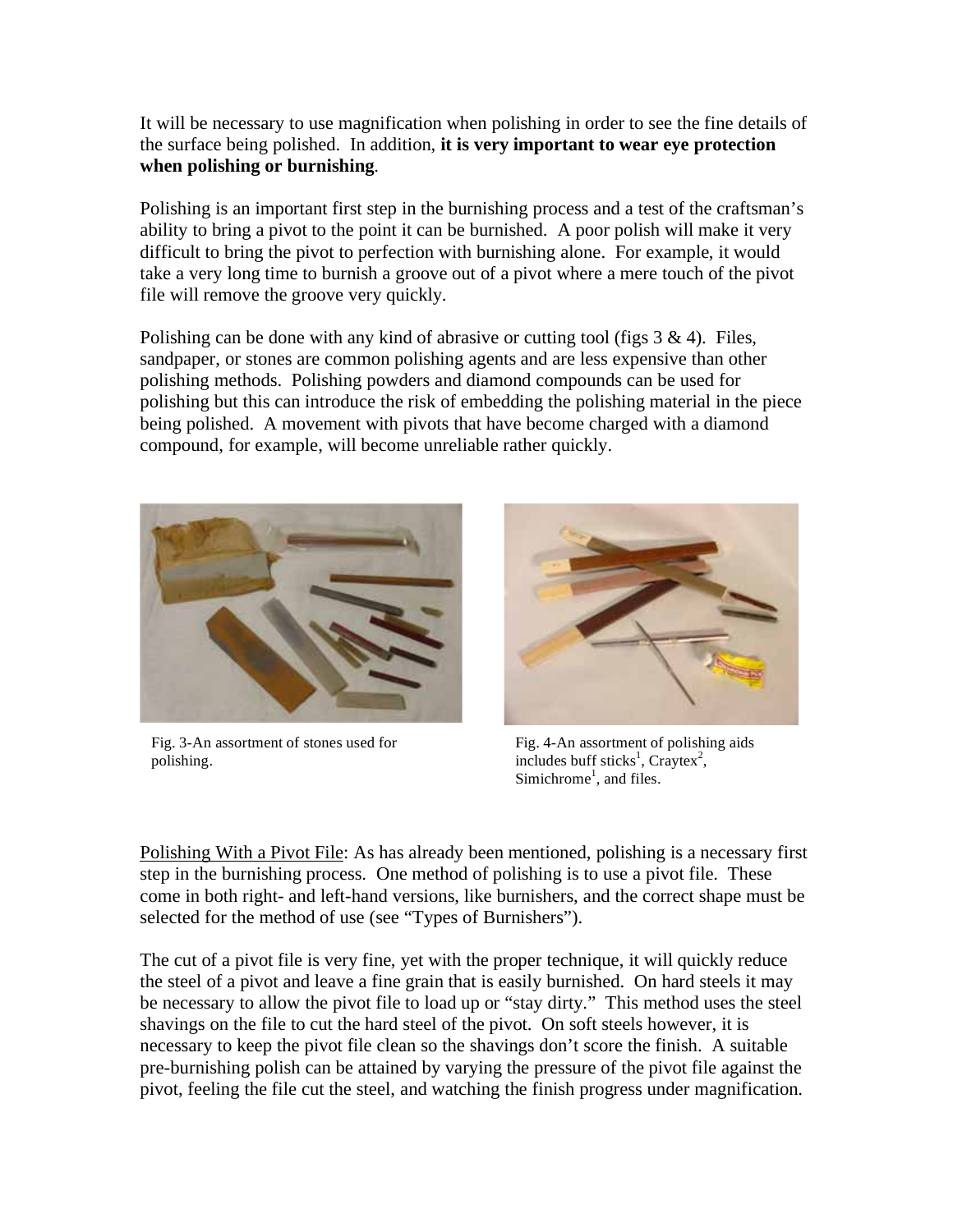Practice and experience make this process go very quickly which, in turn, allows the burnishing process to go quickly as well.

The Shape of a Pivot: It is important to pay attention to the shape of the pivot during the polishing process. One of the most difficult tasks is to keep a pivot flat when the pivot surface has extreme wear. Without careful hand control, the pivot will end up tapered (fig 5) or barrel shaped (fig 6). Avoiding this requires a sharp eye and expert hand control in order to work the high point of a pivot until it is flat. Once a flat area has been produced, it will take more hand control to be able to extend that area until the whole pivot is flat. A tapered or barrel shaped pivot will not have sufficient bearing surface to be wear resistant, since it will contact the pivot hole in a very small area.





Fig. 5-Two tapered pivots. The pivot on the left is obviously tapered towards the shoulder but the one on the right has a less obvious taper.

Although not normally desirable, pivots are sometimes given a barrel shape on purpose. In cuckoo clocks, for example, it is advantageous to have barrel shaped pivots due to the flexure of the movement and the way it is mounted. Cuckoo movements are supported from the front plate with no support underneath. When the weights are attached, the movement flexes at the pillar posts causing a slight miss-alignment in the pivot holes. This would cause a bind if the pivots were flat but not if they were barrel shaped.



Fig. 6-Barrel shaped pivots are usually a result of poor technique. But this is sometimes done on purpose for specific movements.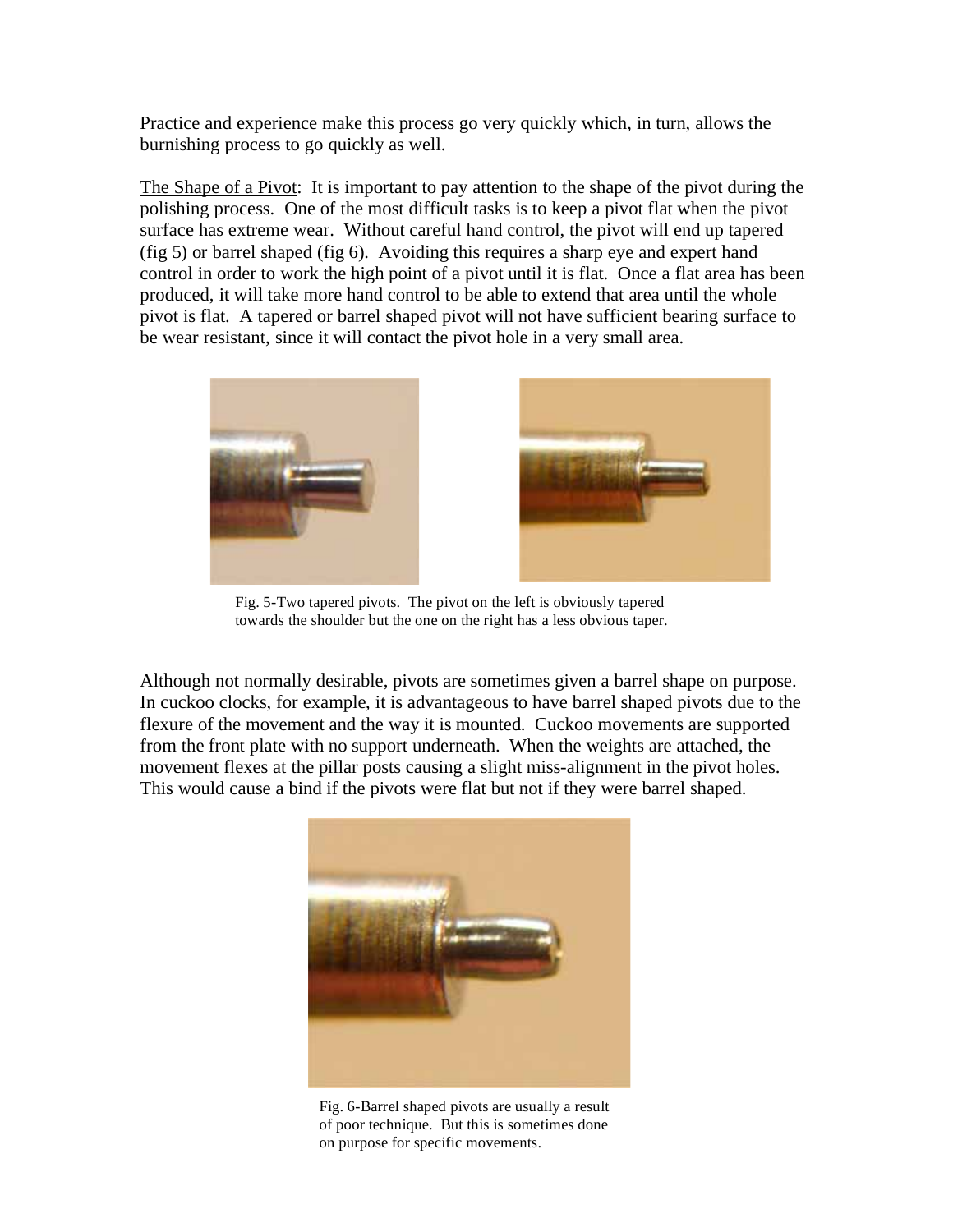One way to test the shape of a pivot to see if it is flat, tapered, or barrel shaped is to use a micrometer and look for light between the spindle and anvil when closed on the pivot (fig 7). It will be much easier to see a polishing problem and to make hand pressure adjustments using this method. If the craftsman has a tendency to consistently taper a pivot so it is narrow toward the shoulder, a conscious effort to apply more pressure with the pivot file on the outer end of the pivot should solve the problem.





Fig. 7-Until the eye can be trained to see subtle tapers, it is advantageous to use references as an aid. Here, a micrometer is used to help visualize problem pivot shapes. The barrel shape of the pivot on the left is obvious. But the taper in the pivot on the right is more difficult to see without an aid.

## **Burnisher Lubrication**

When using a burnisher or smooth broach it is important to apply a lubricant. There are many choices, some better than others, but following a few guidelines will make the choice of which to use easier.

Contamination should always be a consideration. When burnishing, it is possible the lubrication may be forced into the material and react adversely with the oils used to lubricate the clock. This "impregnation" is more likely to occur when burnishing brass than it is when burnishing steel since brass is softer and more porous. For that reason, it is advisable to lubricate a smooth broach with the same oil that will be used in the clock when burnishing pivot holes. When burnishing pivots however, the choices of lubrication are much broader.

Here are a few guidelines when choosing a proper lubricant for burnishing pivots...

--It should be easily removed without leaving a residue; a lubricant that isn't easy to remove can be a source of contamination.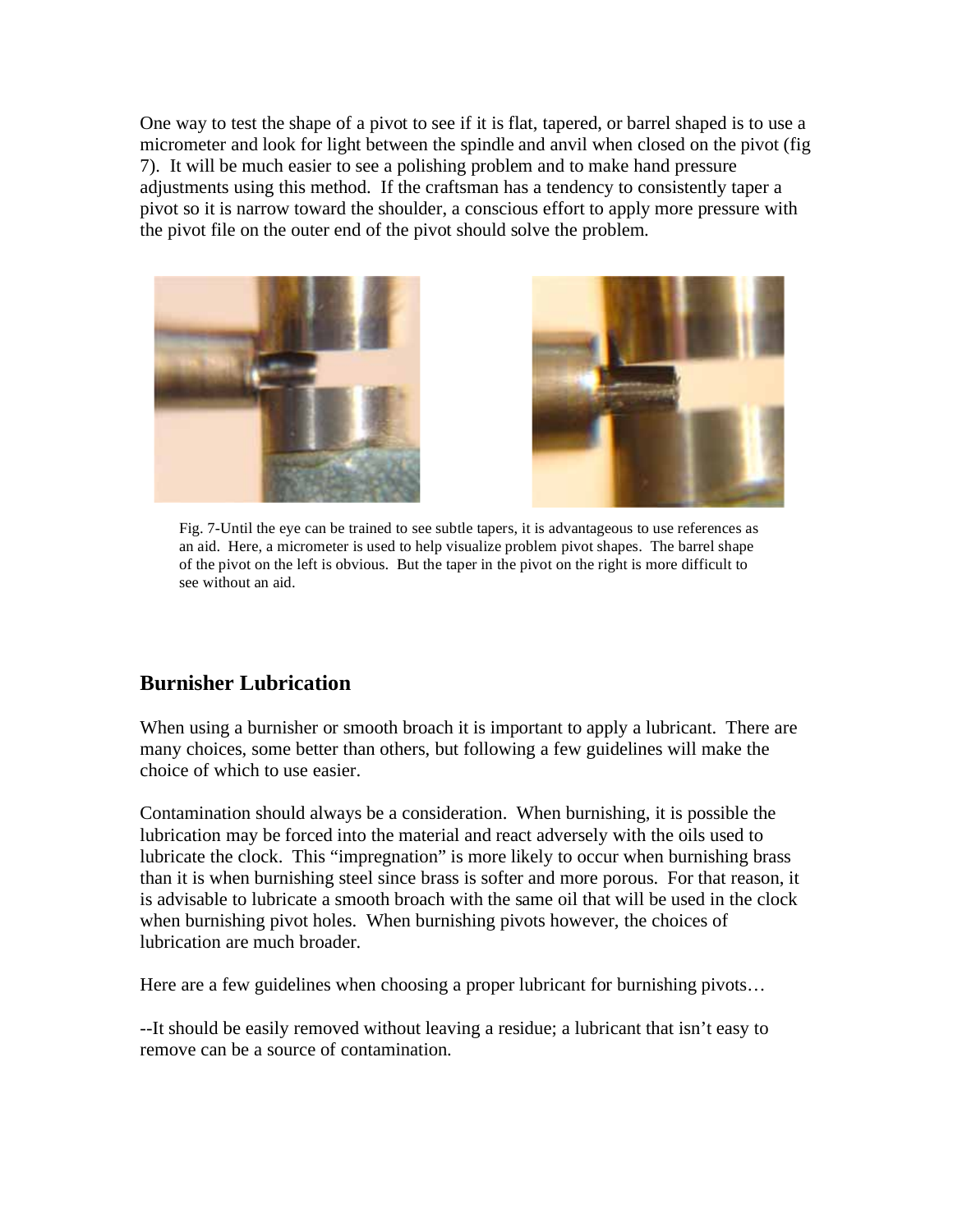--It should be able to hold particulates away from the work. If the lubricant doesn't draw small particulates into itself, the particulates will collect where the burnisher meets the surface of the steel. This will cause the particulates to become an abrasive which will mar the finish and negate the burnishing process.

--It must not evaporate when heated. The burnishing process will generate a small amount of heat at the point where the burnisher meets the metal. If the lubricant has a tendency to evaporate under heat, the effect will be the same as if no lubricant was used.

--It should be inexpensive and easy to find. Burnishing a pivot doesn't require a great amount of lubrication, but burnishing the pivots on two or three clocks per day could. A costly or difficult to find lubrication could introduce a tendency to conserve in a process where too little or too dirty lubrication would hinder burnishing.

*My choice of lubricant for burnishing pivots is Hoppe's no. 9 gun oil which is available wherever gun supplies are sold. And, as stated above, I use the same oil for burnishing pivot holes as I'm going to use to lubricate the clock.* 

## **Types of Burnishers**

Right-Hand vs. Left-Hand: Burnishers can be purchased for use as either right-handed or left-handed (figs 8 & 9). The distinction is the shape in the profile of the burnisher. A burnisher will usually have an edge, which is relieved to allow for clearance against the shoulder, so as to provide a sharp transition between the pivot and shoulder.



Fig. 8-Right-hand burnisher with an edge which has been relieved for top use with work on the right-hand side or beneath work on the left.



Fig. 9-Left-hand burnisher with an edge which has been relieved for top use with work on the left-hand side or beneath work on the right.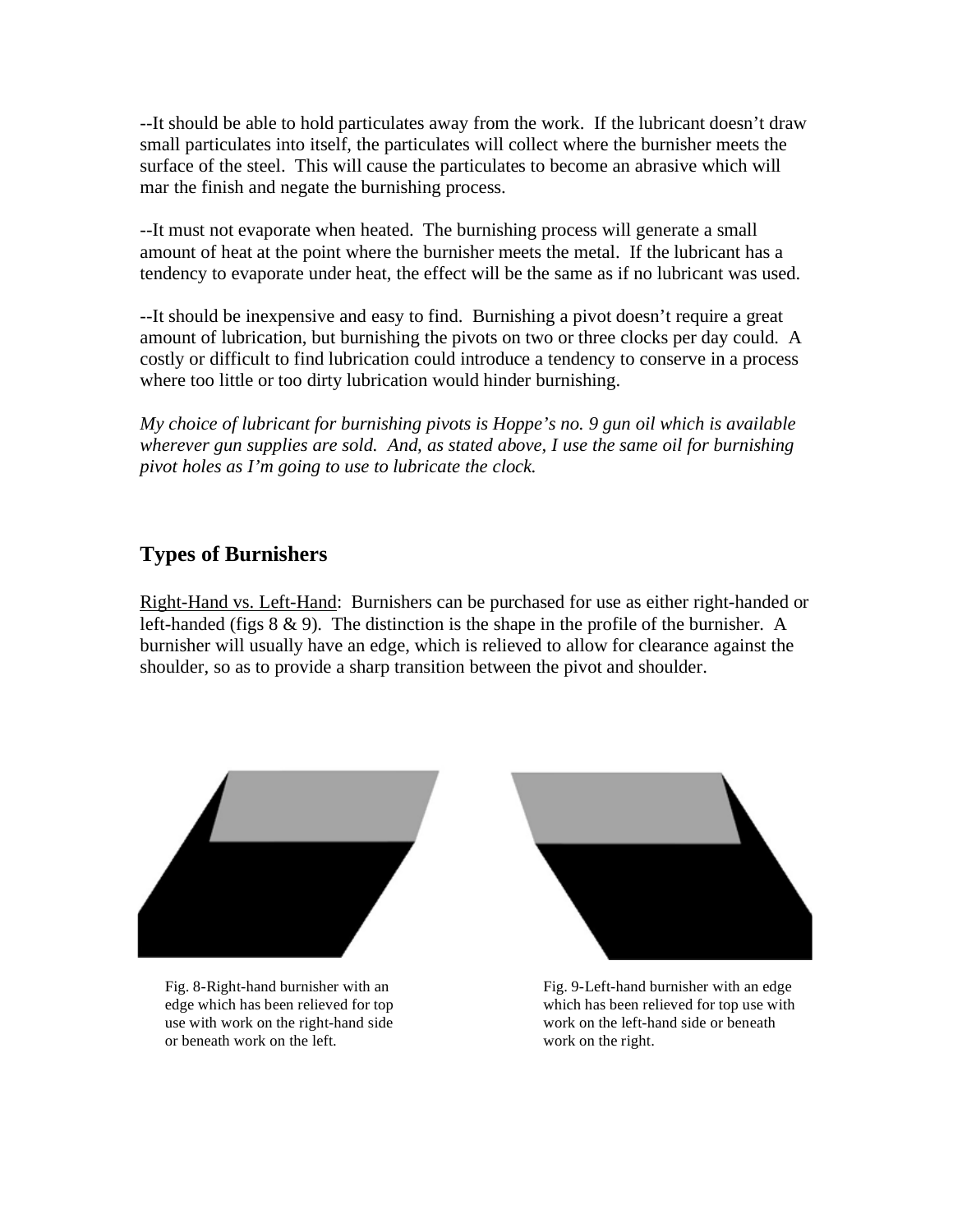A right-hand burnisher will allow the clockmaker to burnish the pivot from underneath with the piece being held and rotated from their left. A left-hand burnisher will allow burnishing from underneath while being held on the right.

If the preference is to burnish from over-the-top, a left-hand burnisher is used with the piece being held on the left and a right-hand burnisher with it held on the right. This can add confusion as to which burnisher to purchase. Since most machinists will machine with the piece being held in a lathe headstock on their left whether they are right- or lefthanded, it should first be decided whether burnishing will be done from underneath or over-the-top.

*I prefer burnishing from underneath, since that allows me to see the pivot as well as the trace it leaves in the oil on the burnisher. Both methods will produce a burnished pivot, however.* 

File/Burnisher Combo: Some burnishers come mated to a pivot file (fig 10). These can shorten the time it takes to polish and burnish a pivot since it only takes a flip of the tool to transition from polishing with the pivot file to burnishing. This eliminates the time it takes to put down one tool and pick up another.



Fig. 10-File/burnisher combination.

Steel Burnishers: Most commercially made burnishers are made of high quality steel and are capable of many years of burnishing, often outlasting the user (fig 11). These are available in either right- or left-hand versions and are easily re-surfaced when they become worn.



Fig. 11-Steel burnisher and handle.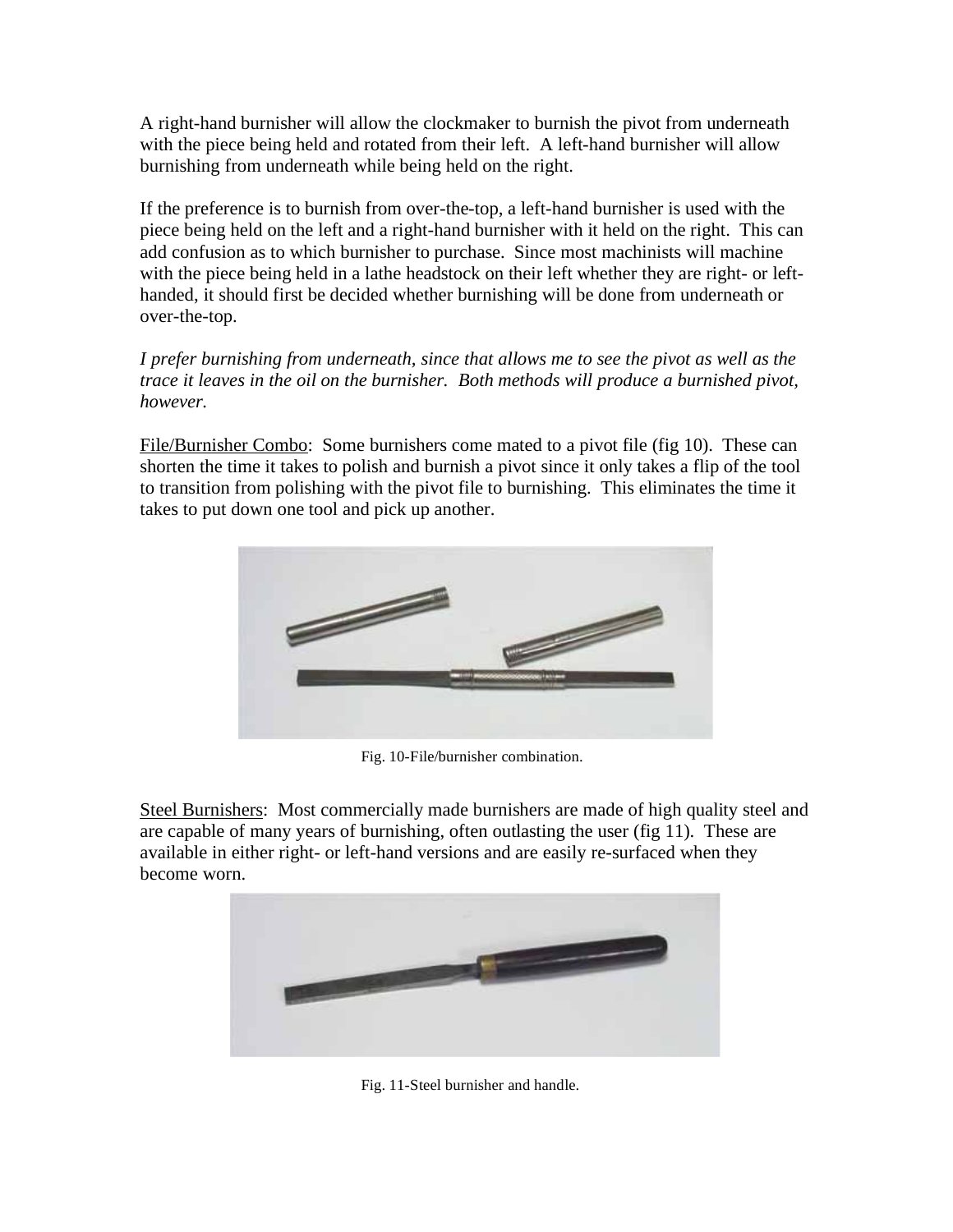Carbide Burnishers: Carbide is a type of steel which is harder than the steel used in most clocks. This characteristic is advantageous since a burnisher made from carbide will polish and burnish in one step. Although not commercially available, a hand held carbide burnisher can be made at a minimal cost (fig 12).



Fig. 12- An assortment of homemade carbide burnishers.

Morgan Pivot Polisher<sup>3</sup>: This is a lathe attachment that has a carbide wheel which burnishes as it polishes (fig 13). Although more costly than a hand-held steel or carbide burnisher, this tool will increase the speed and accuracy with which a pivot can be burnished.



Fig. 13-Morgan Pivot Polisher<sup>3</sup>.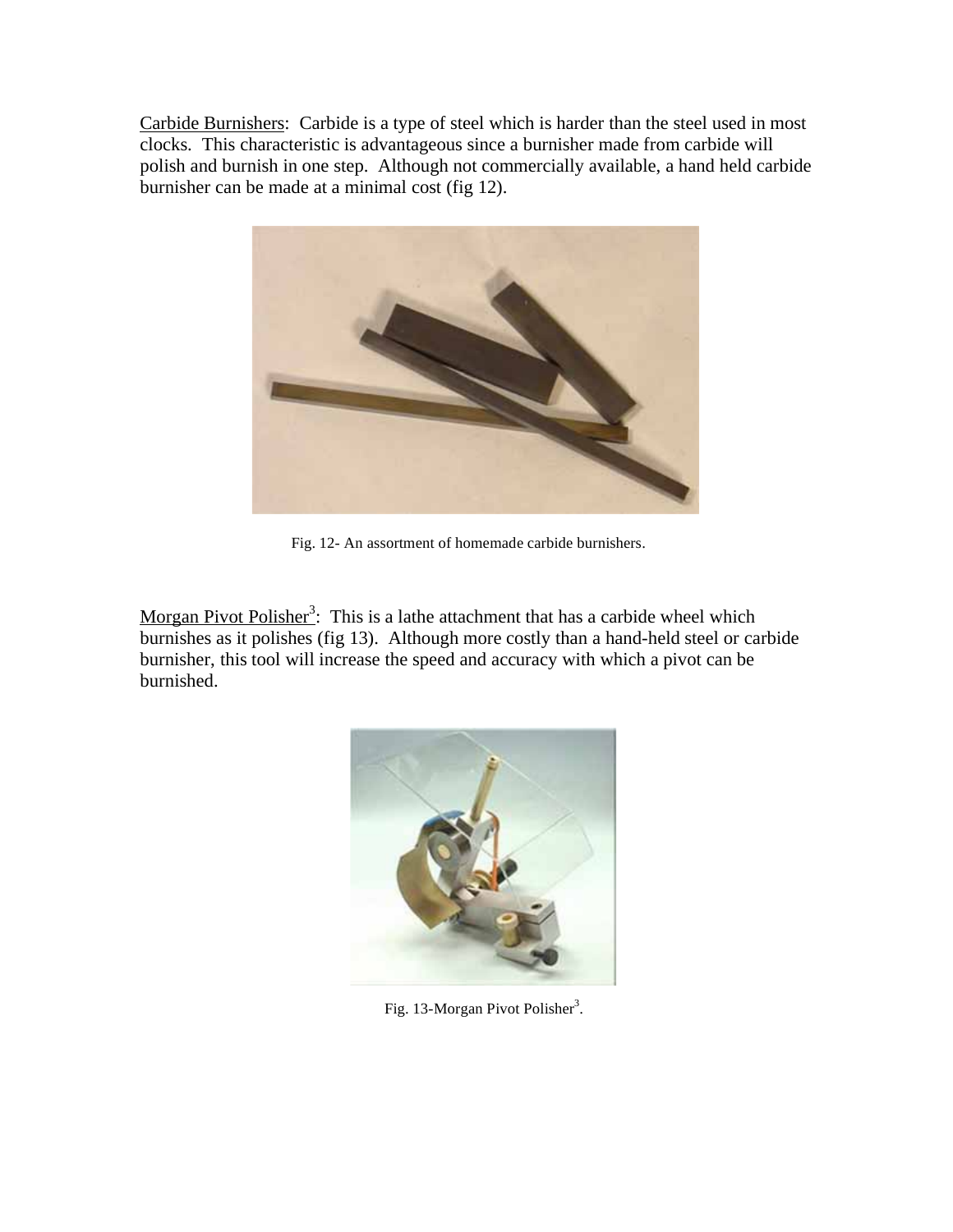Smooth Broach: This tool is specifically designed to burnish pivot holes. Full sets are available which will cover most pivot hole sizes encountered in clockmaking (fig 14). Some smooth broach sets come with handles attached but with others, it will be necessary to attach them to a handle in order to use them.



Fig. 14-Set of new smooth broaches.

Pegwood: Although not used to burnish metal, pegwood is necessary for burnishing the pivot holes in wooden works. An inexpensive source of pegwood is round toothpicks (fig 15).



Fig. 15-Pegwood and toothpicks.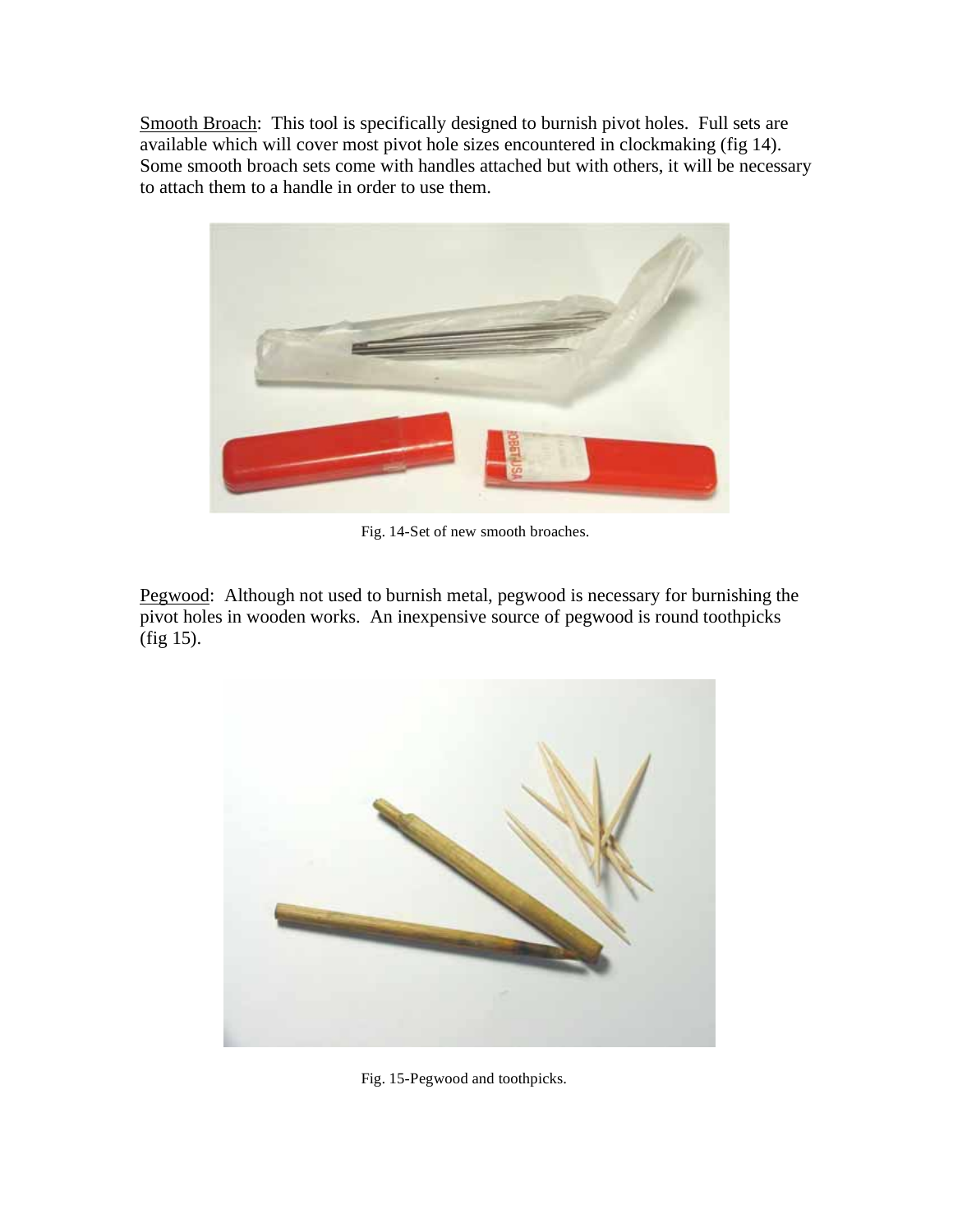## **The Steel Burnisher**



Fig. 16-Various steel burnishers and file/burnisher combos.

#### Prepping the Burnisher:

In order for the burnisher to properly burnish a pivot, it must have a surface which will grab and stretch the steel of the pivot. The surface must also be flat and free of pits or other defects. If the surface of the burnisher develops any defects as a result of use, it must be re-prepped (fig 17).



Fig. 17-A burnisher will need to be re-prepped if it develops wear lines. These will show up as lines running the length of the burnisher and can be clearly seen in the photo.



Fig. 18-Steel burnisher after prepping. There are no lines running the length of the burnisher and the finish is even.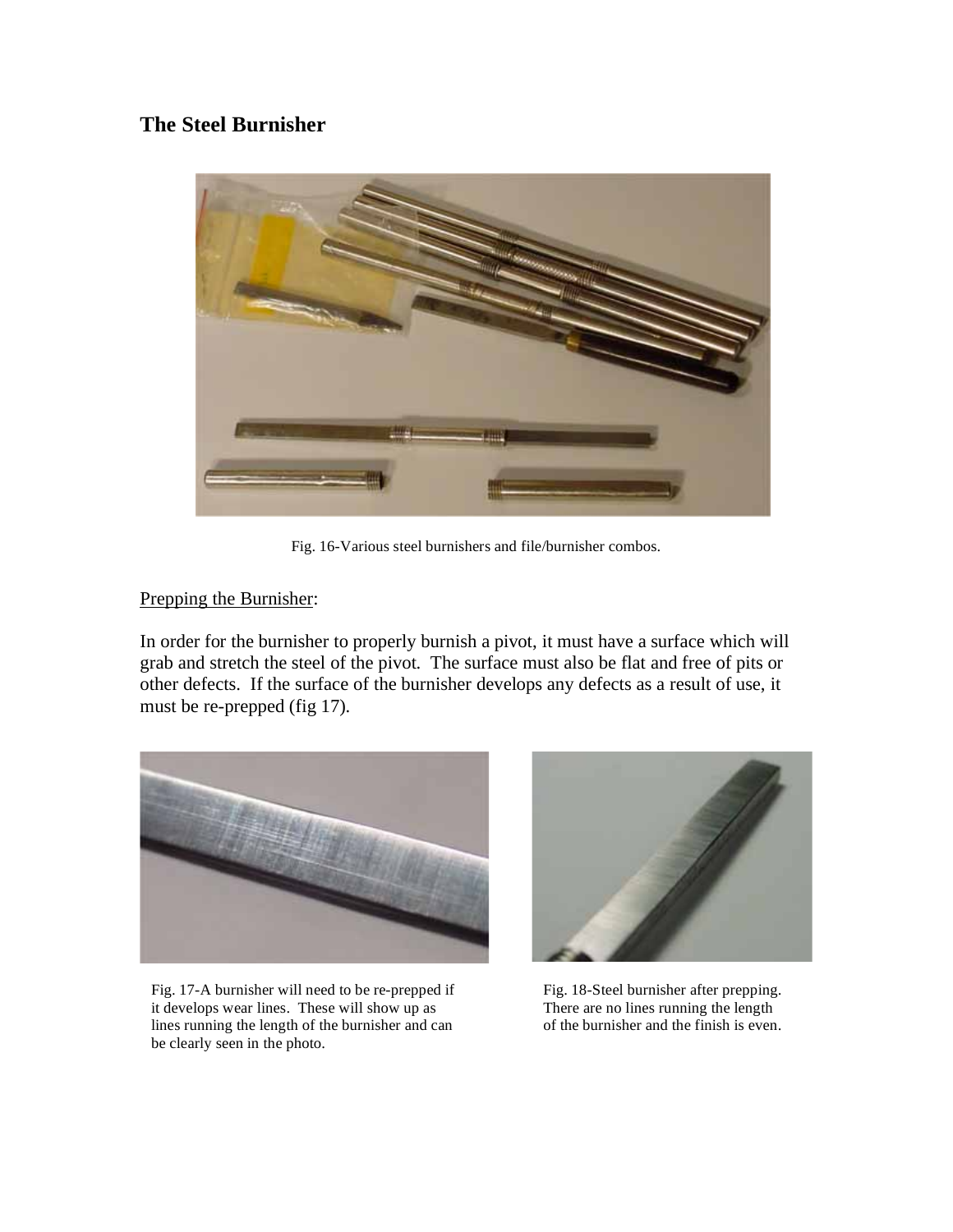In order to assure the surface of the burnisher is flat, the prepping is done with a thick glass plate for support (fig 19). Crocus and Emery cloth sandpaper are used as abrasives to bring the surfaces of the burnisher to a proper finish; one side coarse and the other fine. Having two grades on the burnisher will make the burnishing process go much faster since the coarse side will remove any fine lines on the pivot, while also hardening it, and the fine side will bring the surface to a very high sheen as it burnishes.



Fig. 19-Tools for prepping a steel burnisher include sandpaper and a thick glass plate.



Fig. 20-Holding the edge of the burnisher handle against the edge of the glass will ensure the lines stay the proper direction.

In order to ensure that the finish on the burnisher has lines running the proper direction, the handle of the burnisher is held against the edge of the glass plate to act as a guide (fig 20). Working the burnisher back and forth across the plate and sandpaper will bring the surface of the burnisher to an optimal finish (fig 21).



Fig. 21-Method of prepping a steel burnisher. Get comfortable, it may take a while.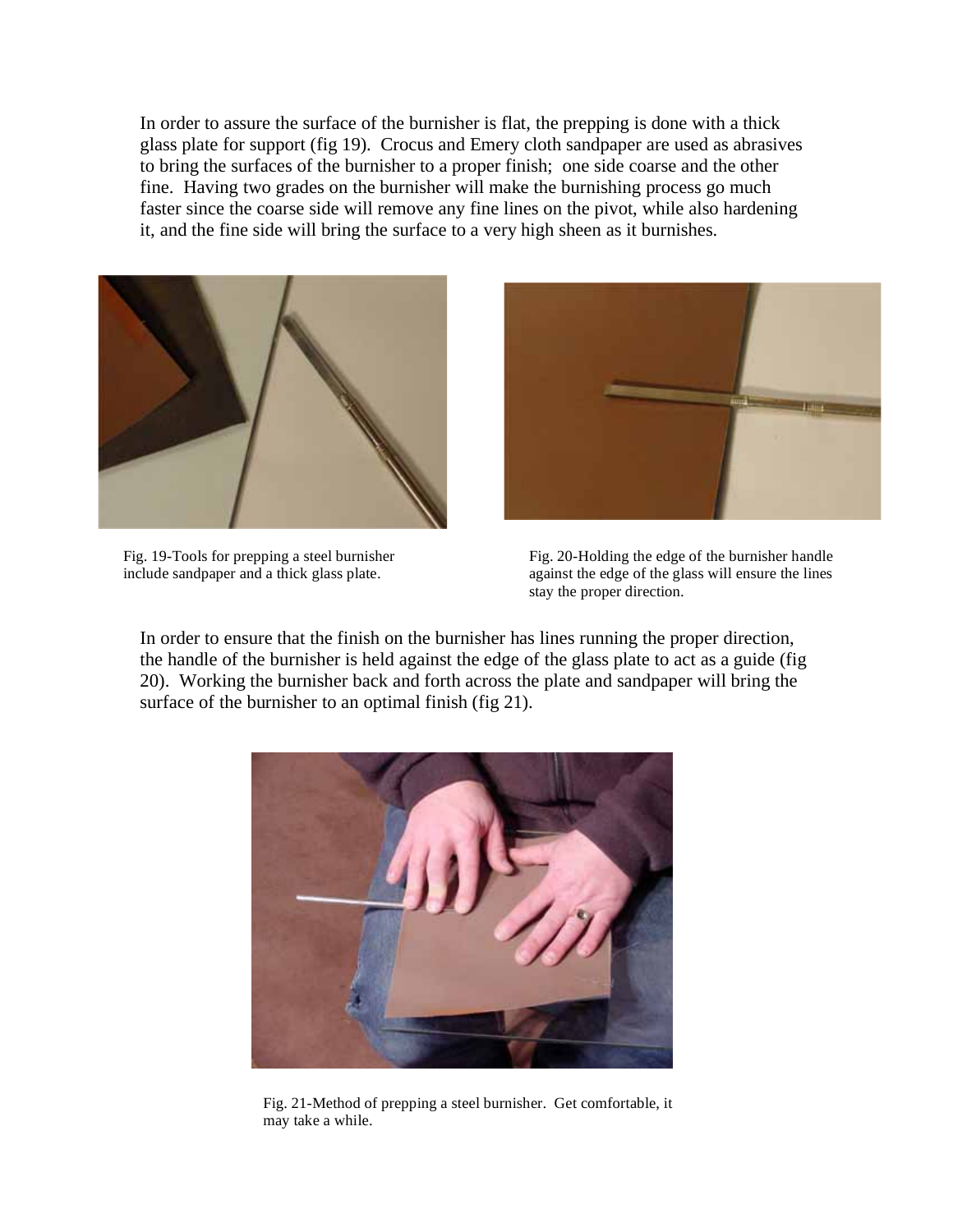With a steel burnisher, it is important to keep a close eye on the condition of the surface of the burnisher since any scoring in the finish will be transferred to the pivot being burnished. Any lines running the length of the burnisher will indicate wear spots and the need to re-prep the burnisher. These wear spots are grooves in the burnisher that will score the pivot and damage the fine finish that is so hard to achieve. They can trap metal filings that, instead of being pushed aside with the oil, will scratch the surface of the pivot as the burnisher is moved. The grooves can also cause the steel of the pivot to raise, or burr, as the pivot finish tries to form to the groove. This condition will make burnishing quite frustrating.

## **The Carbide Burnisher**

One of the advantages of a carbide burnisher over a steel burnisher is the fact that the carbide burnisher will rarely, if ever, need to be re-prepped. This will save time as well as ease the frustration of having to stop and prep a burnisher right in the middle of burnishing. A carbide burnisher also saves time since it is possible to go from the pivot file directly to the burnisher without an intermediate polishing step.

The disadvantage of the carbide burnisher is that it must be made. The initial prepping process can take quite a bit of time, nearly eight hours, and special tools must be purchased to bring the finish on the slip to the proper consistency. The special tools may be used for other purposes so their cost can be deferred.

#### Making the Burnisher:

Since carbide is very hard, a diamond lap and diamond hone<sup>4</sup> will be necessary to prep the surface (fig 22).  $EZ-E Lap^5$  products, available at most wood working supply shops, come in different grades and have a large enough surface to make prepping possible. The fine, or extra fine, grade will give a satisfactory result but the burnisher will need a coarse side as well so a diamond hone<sup>4</sup> will also be necessary. The hone has a coarse grit and will give the burnisher a slightly deeper grain.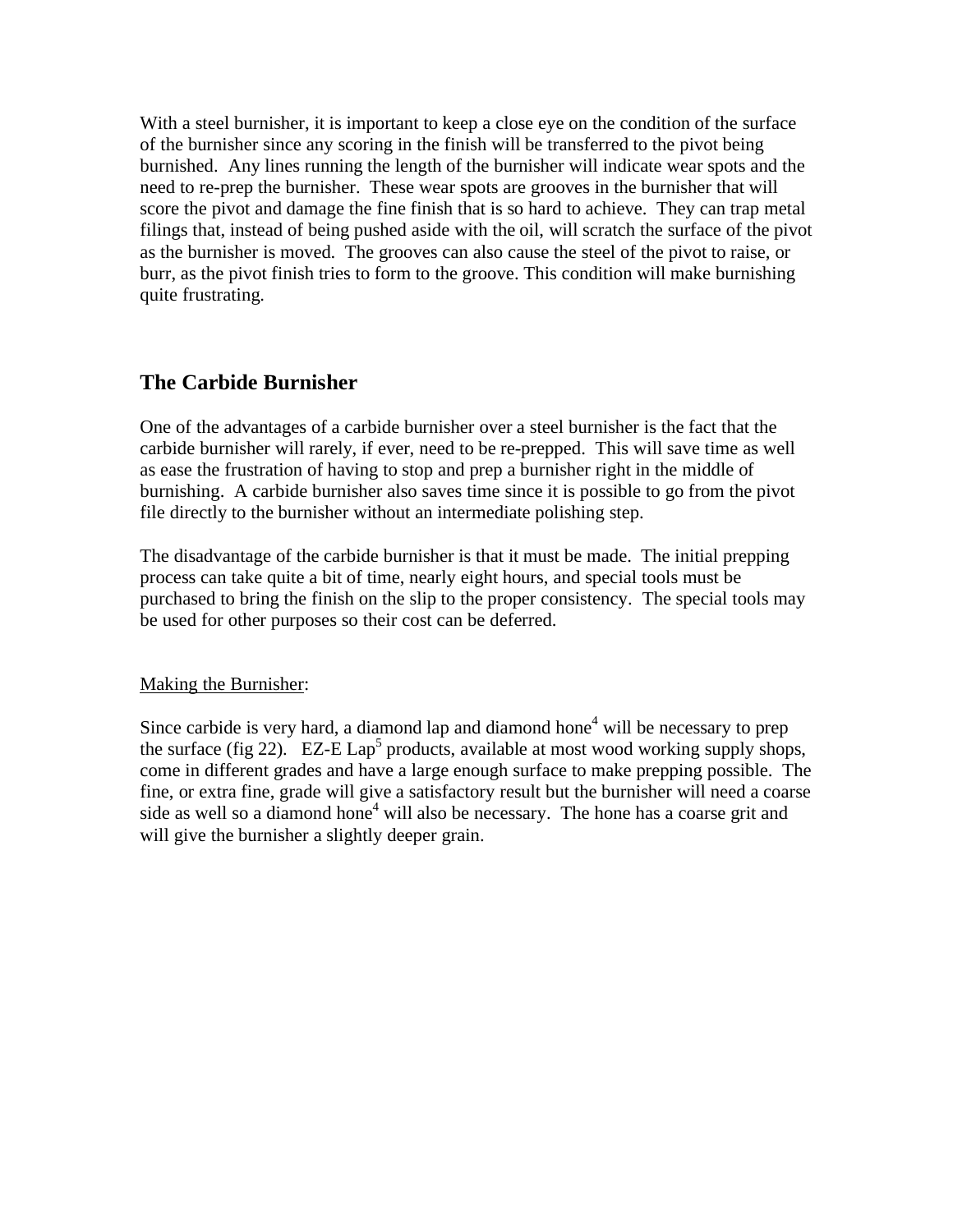

Fig. 22-Tools for making a carbide burnisher include kerosene, diamond lap<sup>5</sup>, diamond hone<sup>4</sup>, and a shop towel. The soon-to-be carbide burnishers are shown in the tubes<sup>4</sup>.

The surface of the carbide  $\text{slip}^4$ , or tool bit, will have a frosted appearance and is unsuitable for use as-is (fig 23).



Fig. 23-Carbide tool bit before prepping showing no evidence of lines.



Fig. 24-Carbide tool bit, now turned burnisher, showing a proper finish. Compare this finish to that on the prepared steel burnisher in fig 18.

When making a carbide burnisher, start by working the blank over the EZ-E  $\text{Lap}^5$ , keeping the blank perfectly flat, and moving it so as to produce a cross grain (fig 25). It is best to use some lubricant, like kerosene. The grain should be perfectly straight across the width of the blank and the finished burnisher should have a flat surface. It will seem to take forever but work the carbide over the lap until the surface is even. Don't be tempted to rush the process or the finish will suffer. As the prepping process progresses,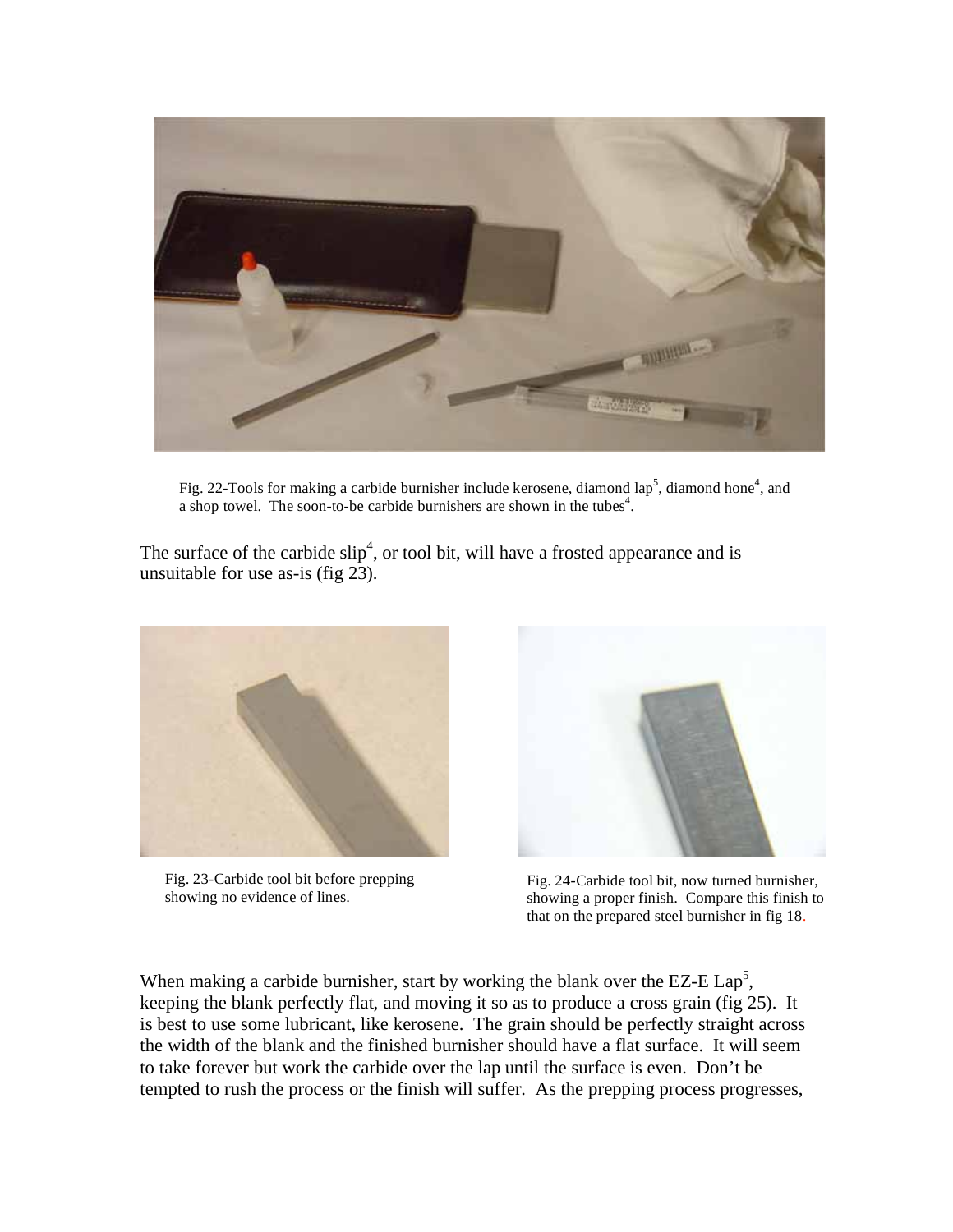the surface will show different colors (fig 26). One shade will be the new, prepped surface being put on the blank and the other will be the gray, unfinished surface. When this process is complete, the burnisher will have two sides with fine grain surfaces. But, it is advantageous to have a coarse end on the burnisher since it makes the polishing/burnishing process go faster.



Fig. 25-Method of prepping. The back and forth motion must be carefully maintained so as to keep the lines on the burnisher running the proper direction.



Fig. 26-After a short time of prepping, the burnisher will show where the high and low spots are. Once the whole surface of the burnisher is the same color, the prepping is done.

Once both surfaces have been done (it isn't necessary to do the sides), pick one end of the burnisher to become the coarse end. It can be the end with the most problems. Put the end in a vise, with the top edge just above the jaws. Then, use the edges of the vise as a reference to help keep the surface of the burnisher flat (fig 27). Use the Diamond Flat Hone<sup>4</sup> to make coarse lines straight across one half of the surface of the burnisher. Flip it over and do the other side (fig 28).



Fig. 27-Prepping the carbide burnisher with a coarse end using the diamond hone $4$ .



Fig. 28-Carbide burnisher showing a fine grain finish, top, and a coarse grain, bottom.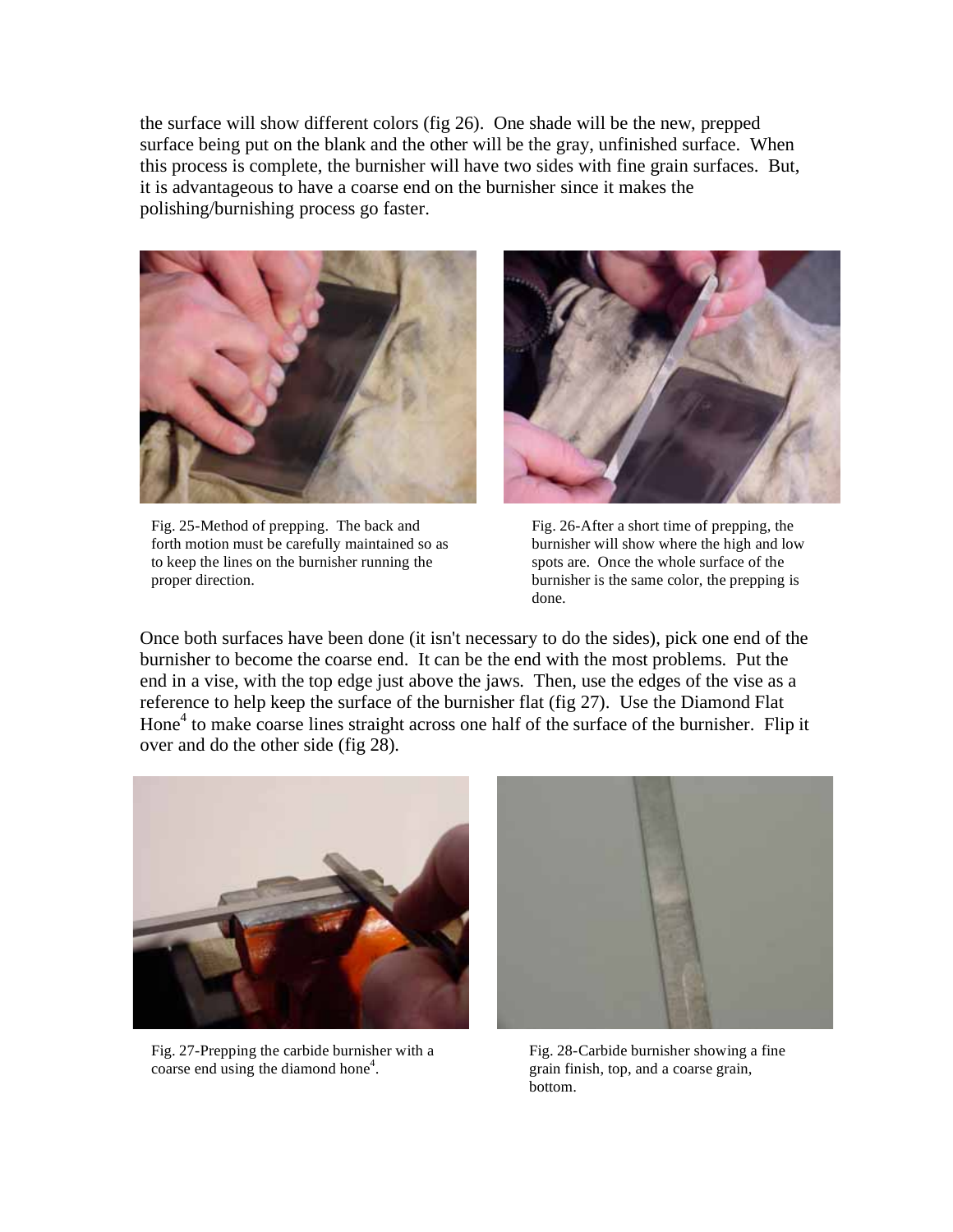At this point, take the burnisher back to the lap and roll the edges to take off any sharpness (fig 29). A sharp edge will cut too aggressively, leaving unwanted marks on the pivot finish. Lubricate the lap with kerosene and drag the edge of the burnisher while rotating it. One or two passes is all it takes.



Fig. 29-Rolling the edges of the burnisher may be necessary to remove any sharpness that could cut the pivot, or shoulder, too aggressively.

The burnisher is now complete, but the coarse end may need to be knocked down if it cuts too aggressively. This can be done by moving it across the lap, as in the initial step, until it performs properly.

#### **Using a Burnisher**

(Wear safety glasses!)

A true test of skill is burnishing a pivot by hand. It takes many hours of practice and frustration just to become moderately proficient and years before the task becomes routine. This may sound discouraging but, once mastered, the craftsman will gain an enormous sense of accomplishment knowing that the quality of workmanship is beyond reproach.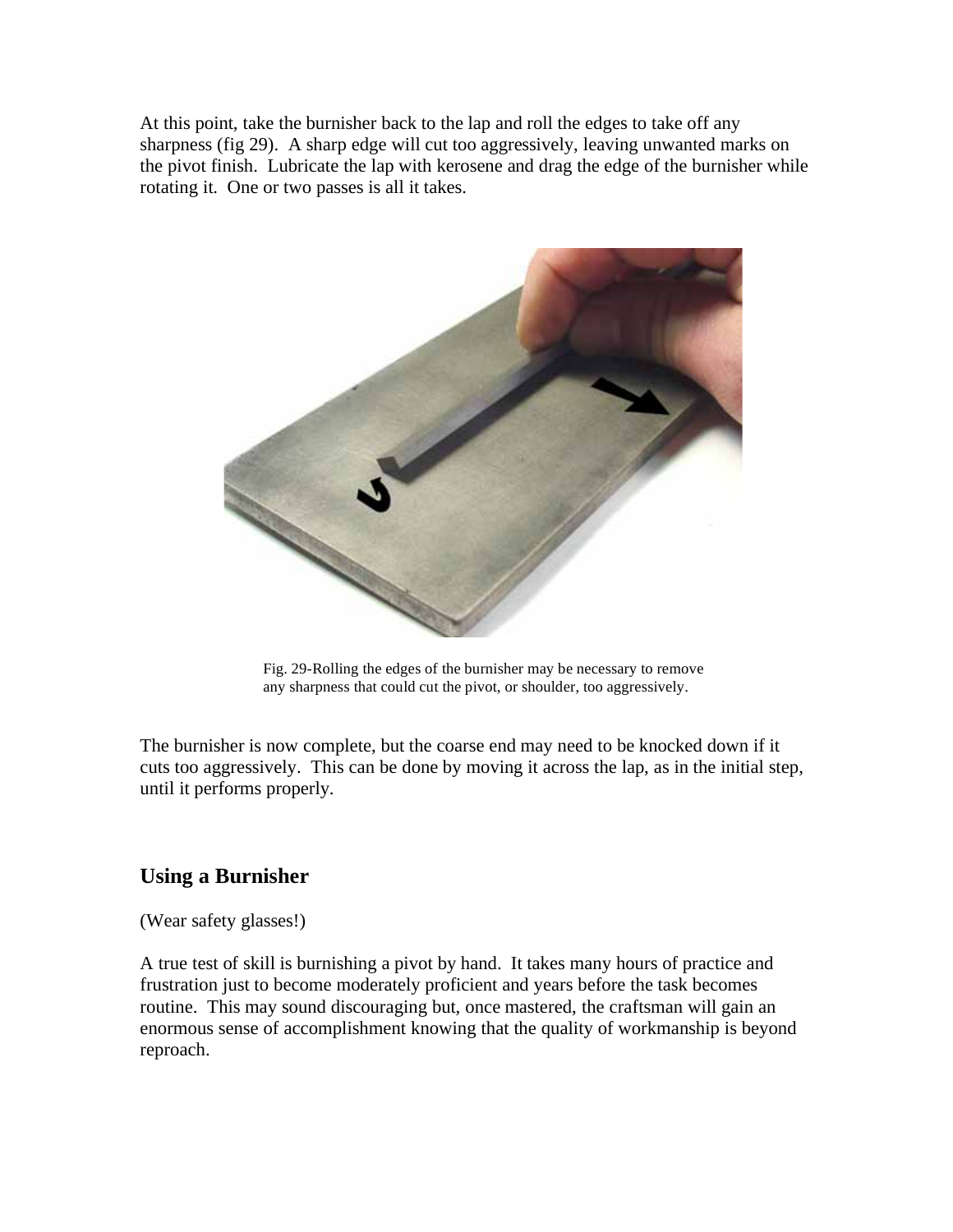Describing how this is done is nearly as difficult as doing it. It is important to start with a pivot that is straight, true, and has been properly polished. The basic hand skills necessary for burnishing can be practiced while using a pivot file to polish a pivot but they must be fine tuned for burnishing. There are two basic methods; over-the-top and from underneath (figs 30 & 31).



Fig. 30-Hand position for burnishing overthe-top. Note: The index finger is supporting the pivot and adding to the feel for keeping the burnisher flat.



Fig. 31-Burnishing from underneath gives the craftsman visibility of the pivot. Since the work is very close, eye protection is a must.

Burnishing is a combination of pressure and speed. It will often be necessary to vary the speed of the lathe as well as the pressure of the burnisher against the pivot. Burnishing starts out with a light pressure and slow speed, then works up to high pressure and high speed. In order to work out any imperfections, the steel of the pivot is massaged and caressed by slight pressure changes of the burnisher against the steel. Sometimes it is necessary to apply pressure on the left side of the burnisher, to work an area close to the shoulder, and other times the pressure is applied on the right, to work the end of the pivot. It is more a pressure variation rather than any rotation of the burnisher. It is advantageous to watch the oil trace on the burnisher in order to determine where the pressure is actually located. The oil will be pushed away from the burnisher in the area of pressure and this will provide visual feedback to the hand pressure. There must be a balance to the amount of pressure being applied since too much pressure against the pivot will bend or break the piece and too little pressure won't burnish.

In addition to burnishing the surface of the pivot, special attention should be paid to burnishing the shoulder as well. This is done by putting pressure against the shoulder, with the side of the burnisher, during the burnishing process. It will quickly become second nature to apply that lateral pressure while burnishing, making it almost automatic to burnish the shoulder. Like the pivot, the shoulder is a bearing surface and the movement will benefit from its being polished and burnished.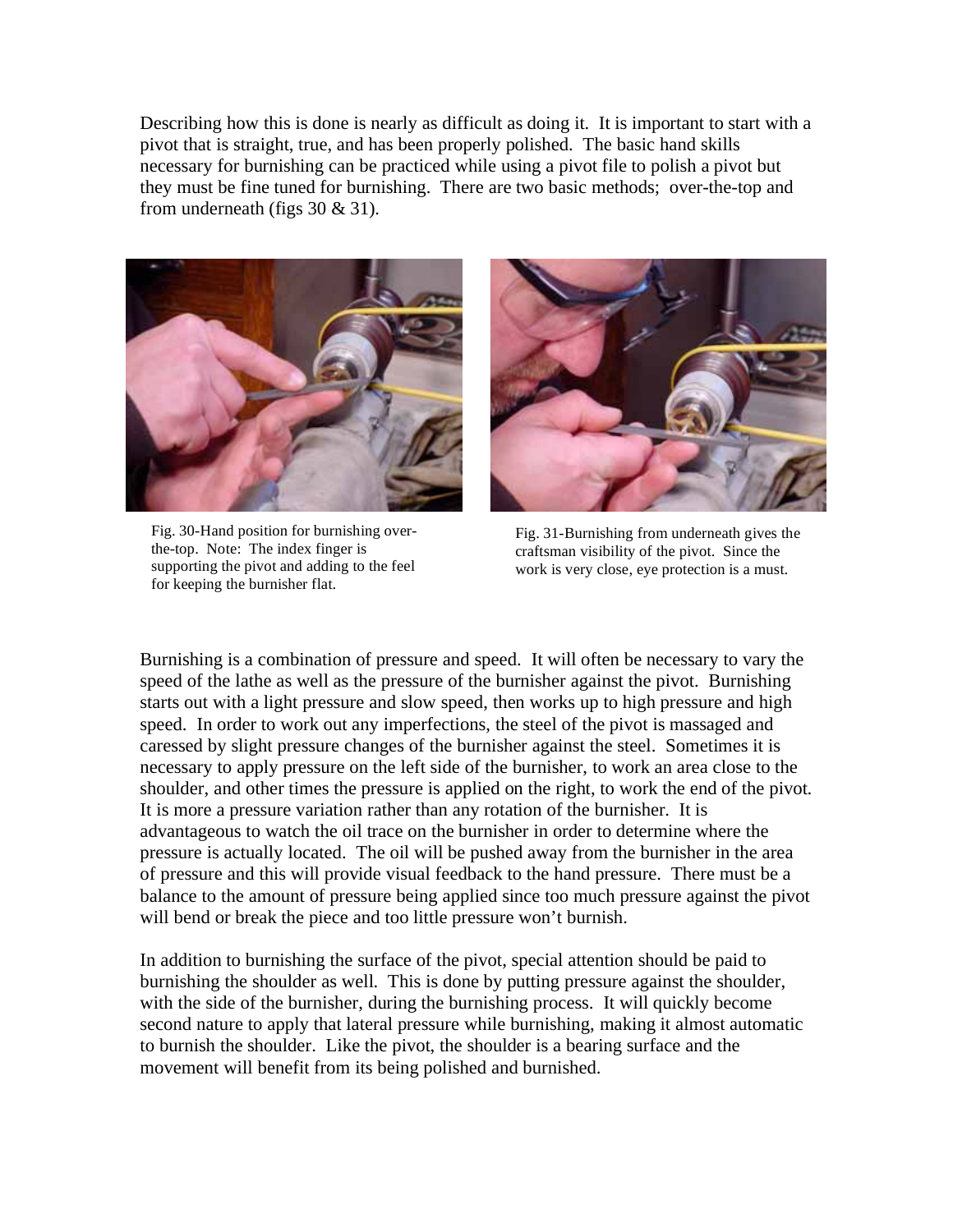With more experience in burnishing comes a better feel with the burnisher on the steel. It will be possible to feel the steel become hard and polished. It will also be possible to feel when things go wrong, like when a particulate is trapped between the burnisher and the pivot, causing a severe scratch in the finish. That is why it is important to keep the burnisher free of particulates by frequently wiping it clean and lubricating with fresh, clean oil.

And, to make matters more difficult, the clockmaker or watchmaker must do all these things while working very close to rapidly spinning wheel teeth and protruding pins (fig 32). Cuts are common when burnishing but can be minimized with the proper techniques. It is important to know where the danger is, and this can be done with sensory feedback. Allowing the wheel or pin to just graze a finger during the polishing and burnishing process will cement its location in the mind and fewer accidents will occur. A scrape or cut is more likely to occur when motions are quick and careless and less likely when easing into the work and knowing where the dangers lie.



Fig. 32-Burnishing a pivot can sometimes be dangerous. It is best to know where the danger is and maintain a sure touch with the burnisher.

Another important technique to master is the ability to remove the burnisher from the work without causing damage. It should be pulled straight down and away from the pivot without dragging. If the burnisher is moved carelessly across the pivot surface during the take-away, it is likely to damage the freshly burnished surface…then you start over (fig 33). This is actually more difficult to do than it sounds since all of the muscles in the hands and arms, which up to this point have been used to keep the burnisher against the steel, are now asked to instantly reverse direction with very little time to relax.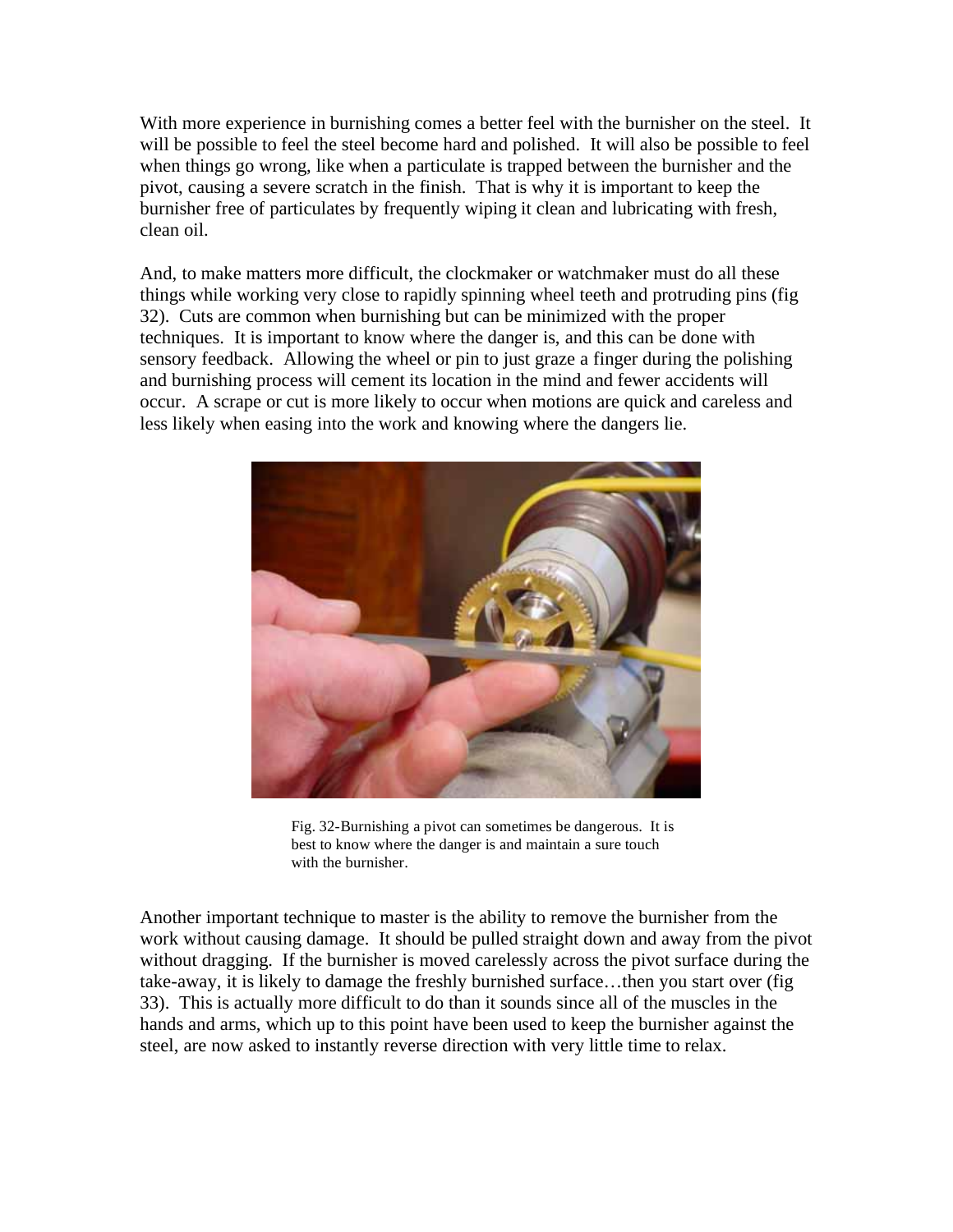

Fig. 33-A poor take-away of the burnisher will cause damage that is best to avoid. Shown here is the result of accidentally dragging the burnisher across the pivot as the burnisher is being taken away.

Occasionally, a pivot will show damage that isn't necessary to be removed (figs 34 & 35). If the imperfection on the pivot surface is not part of the bearing surface, it can be left as- is. In fact, it is best to leave it since its removal would require reducing the bearing surface unnecessarily.



Fig. 34-Some imperfections on a pivot aren't necessary to be removed. The defect on the end of this pivot, for example, is a good candidate for one that can be left as is.



Fig. 35-If the defect in the pivot finish isn't on the bearing surface, there is no reason to reduce the diameter of the pivot in order to remove the defect. In this case, the defect is well beyond the pivot hole and can be left as is.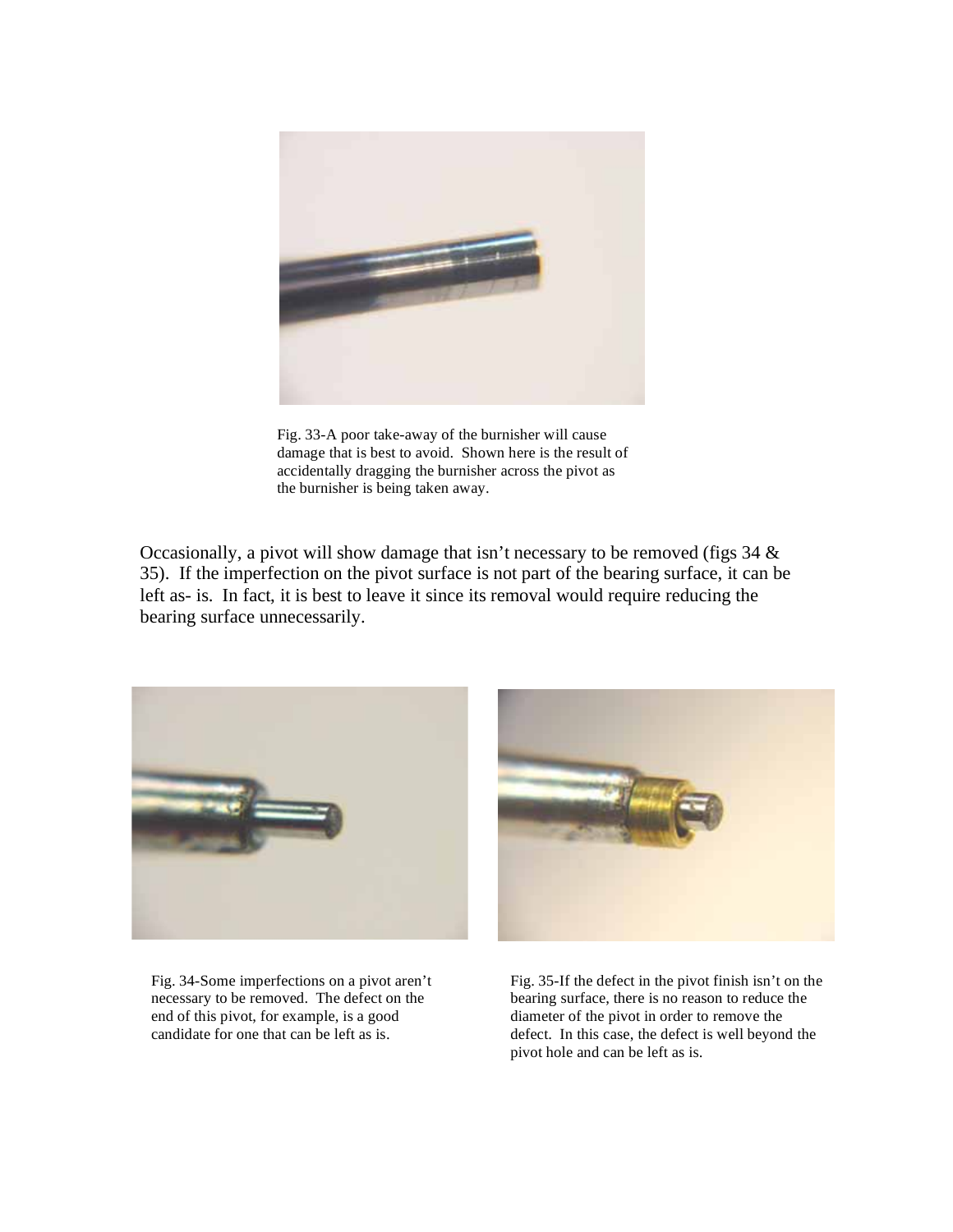

Fig. 36-An example of an "I" shaped pivot before polishing/burnishing (left) and after (right).

## **Morgan Pivot Polisher<sup>3</sup>**

This is a lathe attachment that uses a carbide wheel to polish and burnish pivots (fig 37). The wheel comes already prepped with a finish that is designed to accomplish this task quickly and efficiently. The wheel is rotated independently of the pivot to provide the most effective pivot finish possible. This is a wonderful tool when properly used and is easily adapted to most lathe setups.



Fig. 37-Morgan Pivot Polisher<sup>3</sup> shown in use on a WW lathe. With the proper hardware, this tool can also be used on a Sherline lathe.

The Morgan Pivot Polisher<sup>3</sup> is held in the tail stock of a lathe, or a bracket designed for that purpose, and is driven by the lathe motor or a separate, dedicated motor. It has a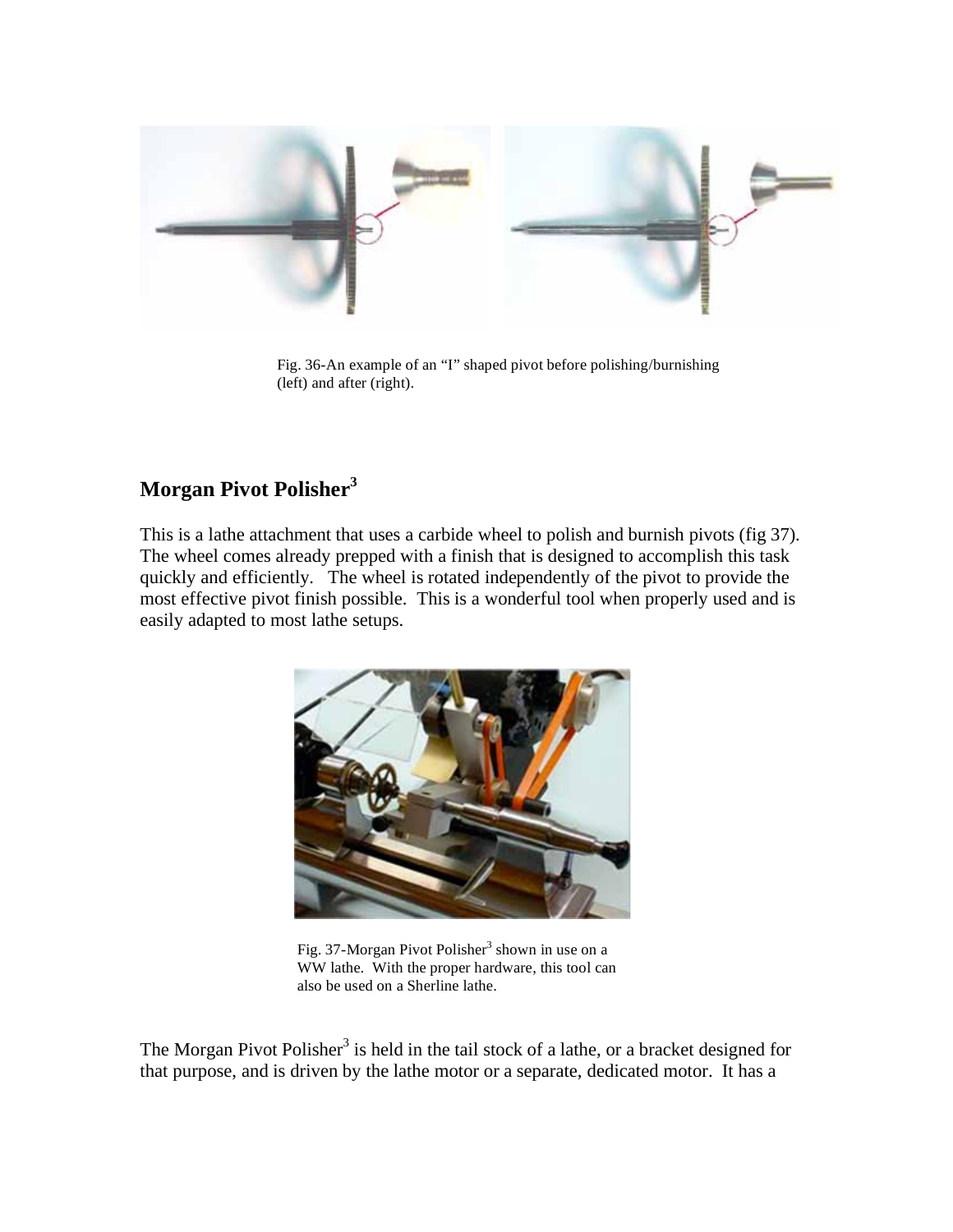pivot rest which supports the pivot during the polishing/burnishing process and a carbide wheel which is extra wide to accommodate long pivots.



Fig. 38-Two views of the Morgan Pivot Polisher<sup>3</sup>

Lubrication: The cutting surface of the carbide wheel should be lubricated while polishing/burnishing a pivot in order to obtain the best pivot finish. The polisher comes with a splatter shield to protect the user from being sprayed with lubricant. Special lubrication for this device is available from the Morgan Clock  $Co<sup>3</sup>$ .

Rotational Direction: It is important that the carbide wheel, and the pivot being polished, rotate in opposite directions. This will guarantee that the wheel will actually cut rather than just roll over the pivot. The polisher is designed with this in mind and, when driven with a double-ended lathe motor, the wheel will rotate the proper direction. When using an independent motor to drive the polisher, be sure both motors are rotating the same direction to ensure the carbide wheel is rotating opposite the pivot. Occasionally, the pivot surface will become so hard from burnishing that the carbide wheel stops cutting. If this occurs, it is advantageous to reverse the rotation of both wheel and pivot and burnish in the other direction. This will frequently allow the carbide wheel to cut through the hard surface and continue the polishing process.

Burning a Pivot: Too much pressure or too high a speed will cause the pivot surface to develop a discoloration in the form of a brown ring (fig 39). This is an area of the pivot which has been over heated and "burned" and is now softer than the surrounding metal due to annealing. Also, the pivot will burn if the pivot surface becomes harder than can be easily cut by the carbide wheel. To remove the burned area, changing the rotational direction of the wheel and pivot may be sufficient to remove the hard layer. If that fails, it may be necessary to use a stone on the pivot to remove the hard surface before resuming with the carbide wheel.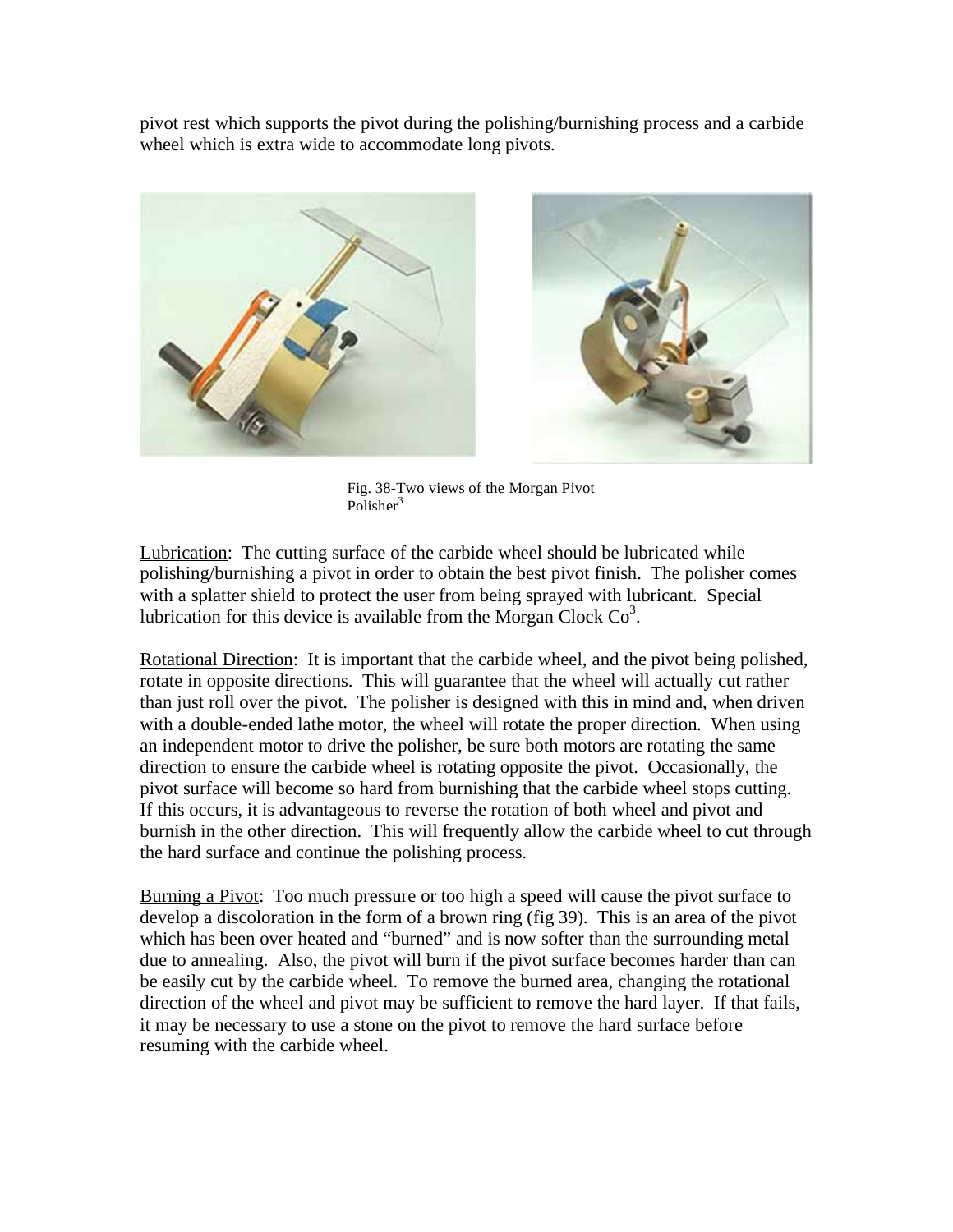

Fig. 39-Example of a burnt pivot (shown on pinion wire). Note the discolored, brown rings in the middle of the burnished area.

Tapering a Pivot: If the pivot isn't kept exactly on center, i.e. if it is a bit high or a bit low, the pivot will be ground with a taper. This is adjusted by raising or lowering the pivot rest until the pivot is exactly flat and true. It is often an advantage to raise and lower the pivot rest during polishing in order to work a stubborn area. This will speed up the polishing/burnishing process.

Cutting a New Shoulder: One thing to watch for when using this tool is that it will cut a new shoulder unless the carbide wheel is pressed tightly against the existing shoulder (fig 40). If there is a slight gap between the shoulder and the carbide wheel, a new shoulder will result when the pivot diameter is reduced during polishing. This is a problem since a new shoulder will reduce end-shake and could cause a bind. It is often easiest to move the shoulder snug against the wheel rather than the wheel against the shoulder.



Fig. 40-Grinding a new shoulder, like this one, should be avoided when using the pivot polisher.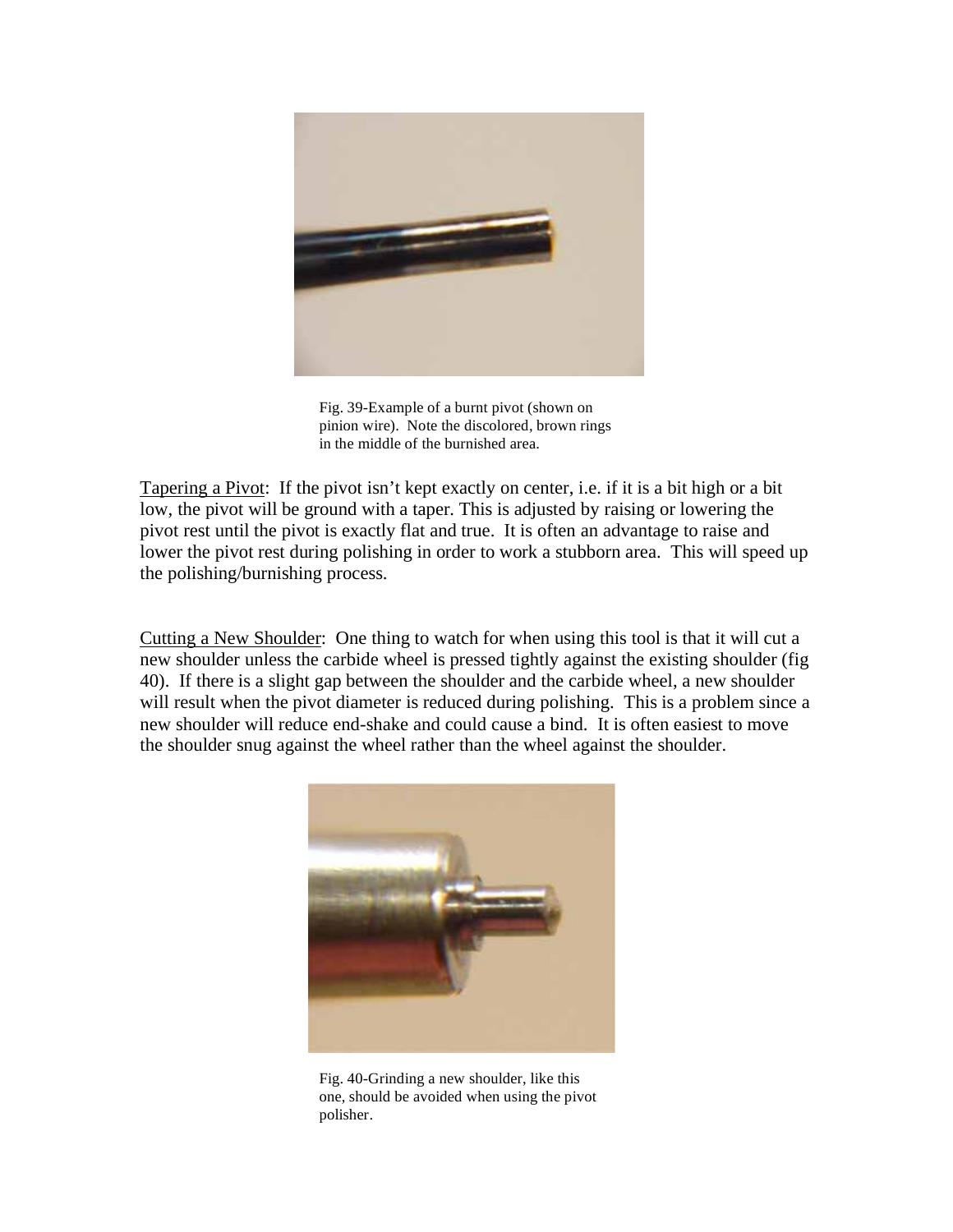Watch the Oil Trace: It is often difficult to determine when the pivot is properly polished and burnished since the carbide wheel hides the pivot surface. Repeated close examination of the pivot during polishing will greatly slow the process. One way to avoid this is to closely watch the oil trace on the surface of the carbide wheel. As the pivot is being polished, it will leave a trace in the oil which can be "read" to determine the state of the pivot. Wear spots on the pivot will show up as lines in the oil trace while the absence of wear will show up as a clear trace all the way to the end of the pivot. The trace will also show which area of the pivot is being polished. For example, a clear trace at the edge of the wheel means the pivot is only being cut at the shoulder and the pivot rest may need to be adjusted to avoid a tapered pivot.

#### **Smooth Broach**

A smooth broach is a round, tapered, steel tool which is used to burnish brass pivot holes or bushings (fig 41). Burnishing a pivot hole is just as important as burnishing a pivot and the most effective way of accomplishing this task is with a smooth broach. But of course, these must be properly prepped, just like a burnisher.



Fig. 41-A smooth broach with a pin vise used as a handle

Prepping: New smooth broaches, right out of the package, will not have a finish suitable for burnishing (fig 43). They must be prepped with sandpaper, steel wool, and/or Scotchbright before they will function properly (fig 42). The easiest way to do this is by chucking up on the burnisher in a lathe and working the abrasive over the surface of the burnisher until the desired result is achieved. 600 grit sandpaper (for metal), followed up with Scotchbright and 0000 steel wool, will generally produce a fine result. Take care when prepping the broaches since they have very sharp points and can easily become lodged in a finger or palm.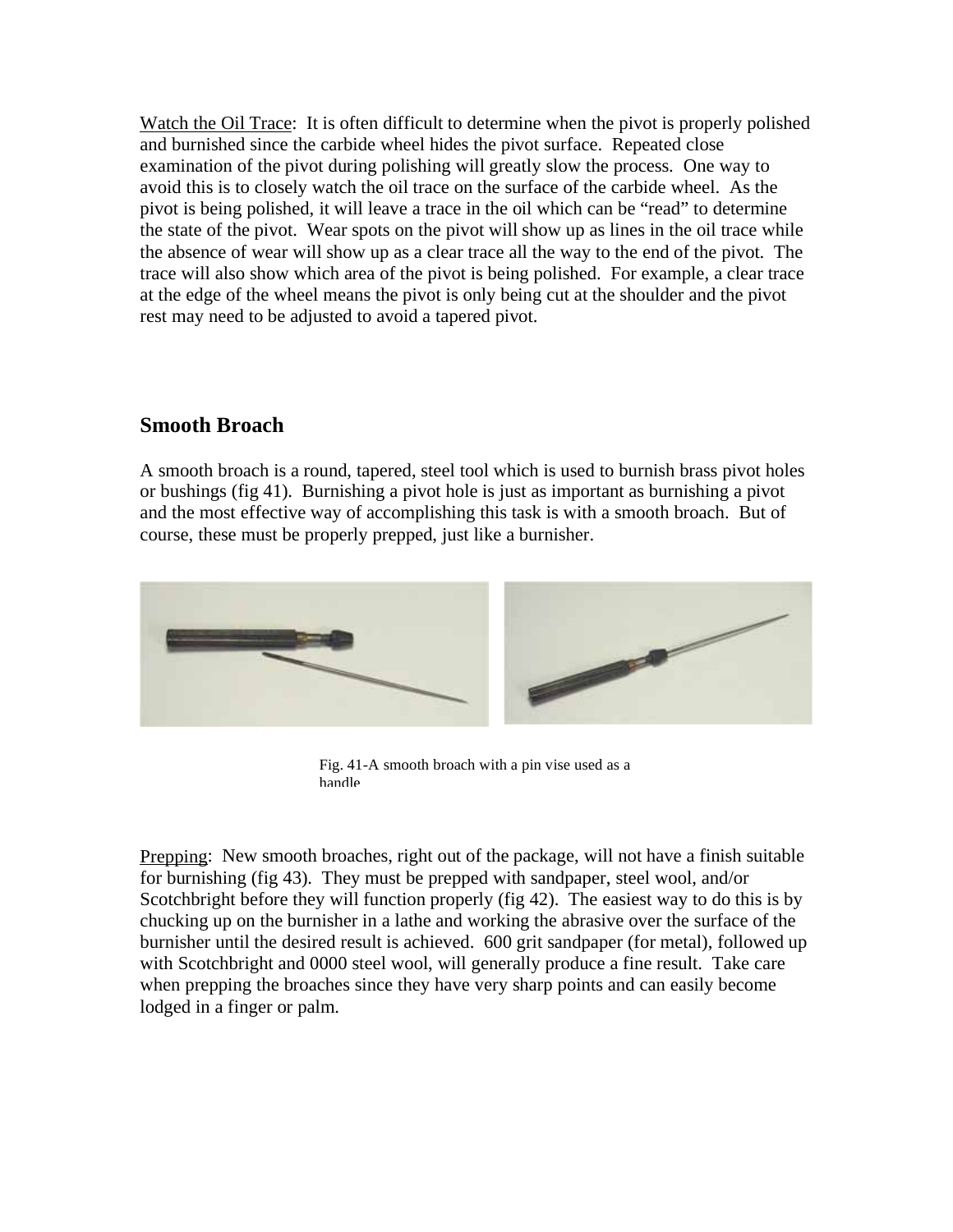

Fig. 42-Prepping a smooth broach may need to be done in several stages to obtain the optimal finish. Fine grit sandpaper, followed by Scotchbright and steel wool, produces a nice result.



Fig. 43-The finish on a new smooth broach is unsuitable for burnishing and must first be prepped.



Fig. 44-After prepping, the surface of a smooth broach will show fine scratches which will aid in hardening the surface of a pivot hole.



Fig 45-A new smooth broach, top, as compared to a freshly prepped one, bottom. Note: Even though the prepped smooth broach has a scratched finish, it has a brighter sheen than one which is not prepped. This shows the prepping process removes any contaminants that may be on a new, unprepped broach.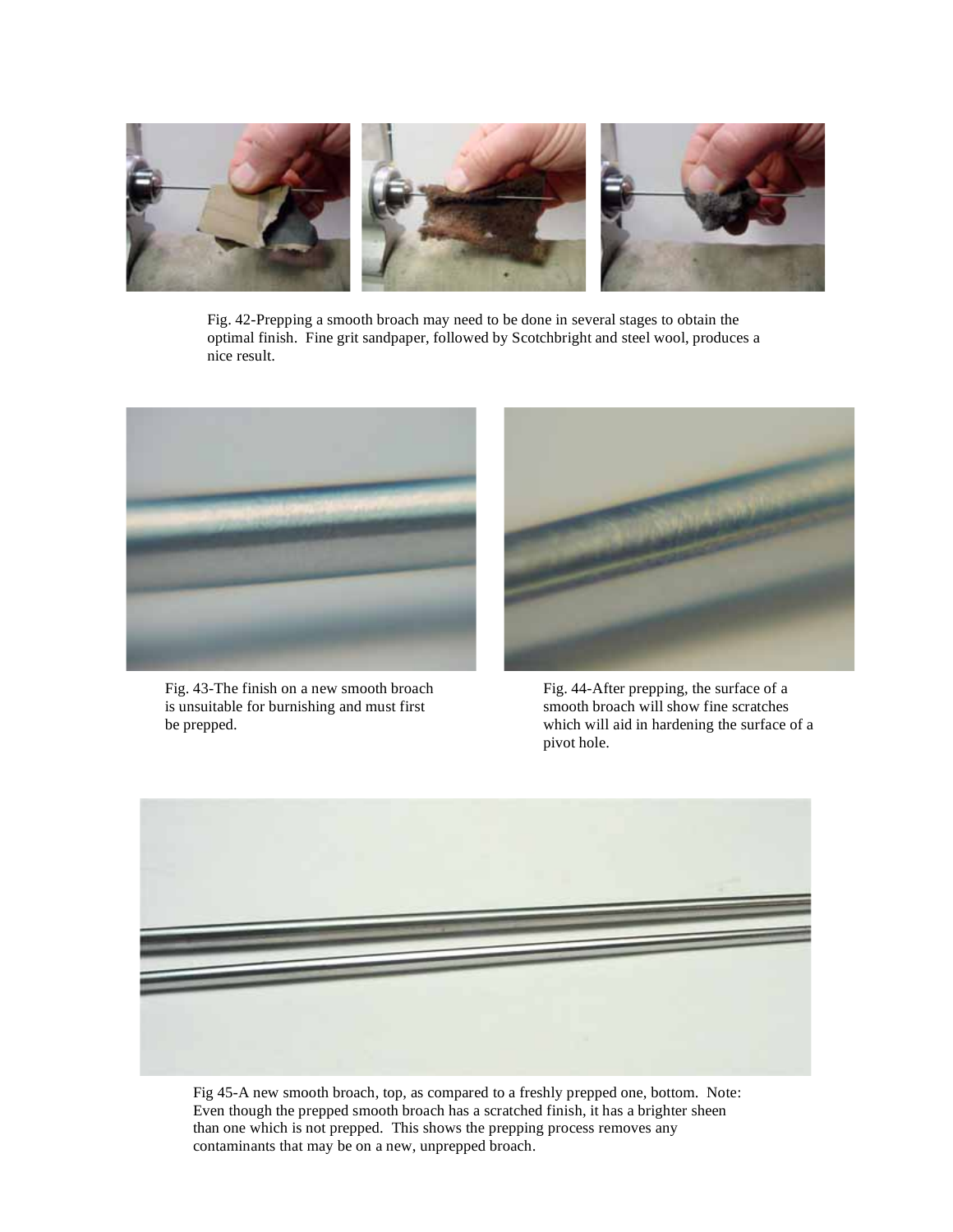Burnishing With a Smooth Broach: This is done once all of the pivots have been burnished, all of the bushings have been installed, and all of the bushings have been sized. As a note: burnishing with a smooth broach will make the pivot hole slightly larger and this should be taken into account when sizing the bushings.

First, choose the proper size broach for the pivot hole. It will be the one that gets tight in the hole about  $1/3^{rd}$  of the distance from the end, which allows some flex in the broach while burnishing. There is a great amount of leeway here but it is important to avoid trying to use a broach that gets tight at an extreme. Too close to the tip will cause damage to the pivot hole, while too close to the end makes it difficult to burnish properly.

The broach should be lubricated with the same oil that will be used in the pivot hole. This will avoid any possibility of the oils becoming contaminated and the pivot failing prematurely. The lubrication can be applied to a clean finger and then spread over the area of the broach that will be used. When the oil on the broach becomes dirty, clean the broach on a towel and apply new oil. This will be more noticeable on pivot holes that haven't been bushed since the brass in the old hole will have embedded particulates which will come out with the burnishing process.

The smooth broach shouldn't be wedged hard into the hole but should instead be slightly wallowed around (fig 46). This technique requires a light touch and involves twisting the broach while at the same time articulating it in a circle (conically). The pressure applied with the broach is equal parts wedging and wallowing but not so much pressure that there is risk of breaking the broach. If the broach is wedged tight in the hole, or the wallowing is too extreme, it will cause the pivot hole to become over-sized. Wallowing takes advantage of the flex in the broach to offer a better "feel" while burnishing. This "feel" will enable the clockmaker, or watchmaker, to burnish the pivot hole while minimizing the amount the hole is enlarged. This makes it much easier to predict how much the hole will change, and easier to account for it when sizing the pivot hole, since the results are consistent.

Work the hole equally from both sides of the plate to ensure it is fully burnished and true.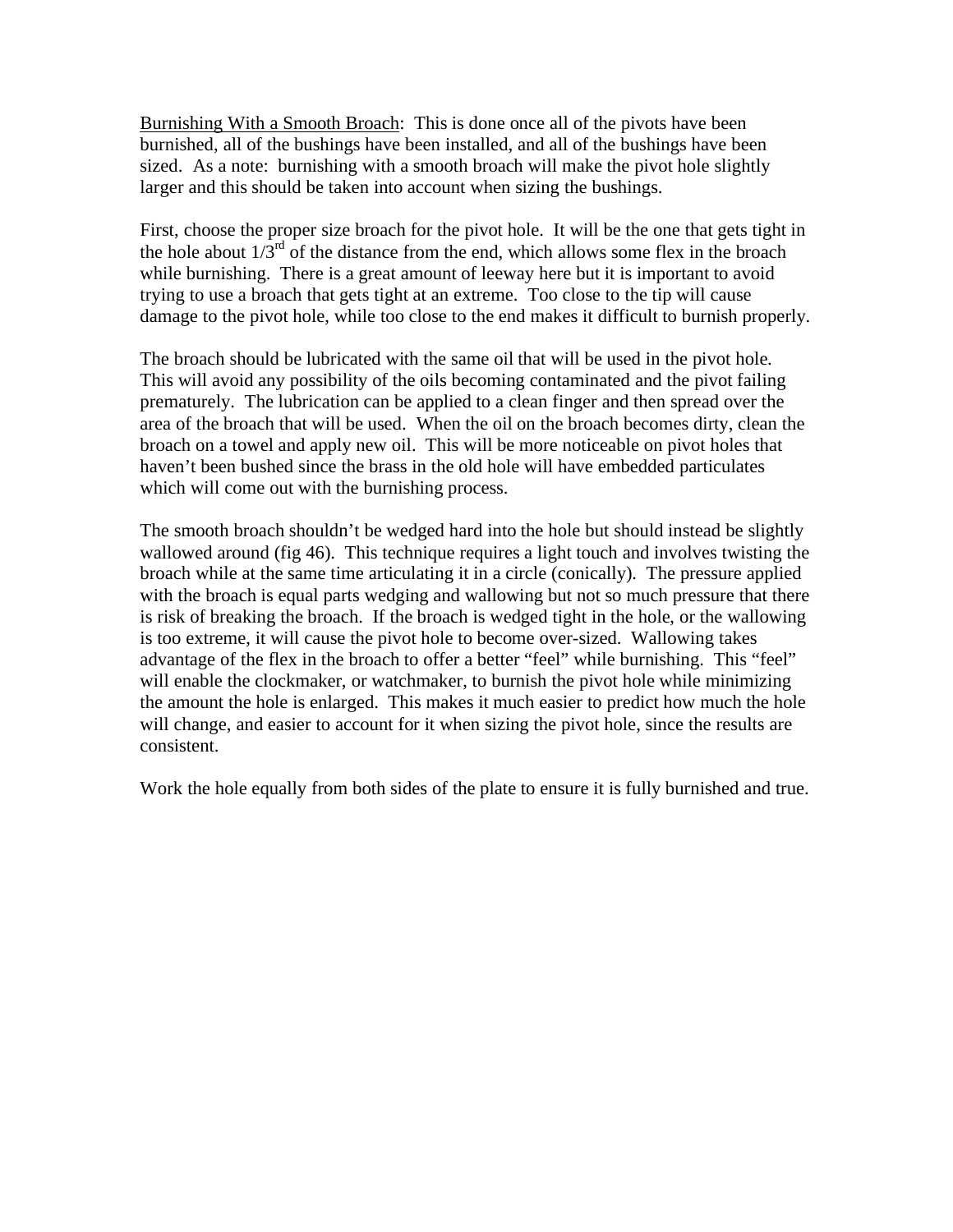

Fig 46-Wallowing a smooth broach to burnish a pivot hole is done by a combination of twisting the handle and articulating the broach in the pivot hole. This will afford a greater degree of "feel" while burnishing and minimize the amount to which the hole is made larger during the burnishing process.

Once the pivot hole has been burnished, rinse or wipe off any excess oil and check for burrs that may have been raised in the burnishing process. Although more likely to occur when sizing a bushing, a burr can form on the edges of the pivot hole due to the pressures involved when burnishing. These burrs should be removed or they will cause end-shake problems.

The final step in burnishing a pivot hole is cleaning out the hole with pegwood. This will guarantee a clean, dry, burnished hole with no contaminants. Toothpicks work well for this process since they are disposable. The pegwood will collect dirt rather quickly and must be frequently changed. Insert and twist the pegwood into each pivot hole and repeat until the pegwood comes out clean, replacing the pegwood (or toothpick) with fresh when dirty. This will leave small wood particulates behind which should be blown off with a hand bulb. Don't blow them off with a burst of air from your lungs, as this will introduce unwanted moisture.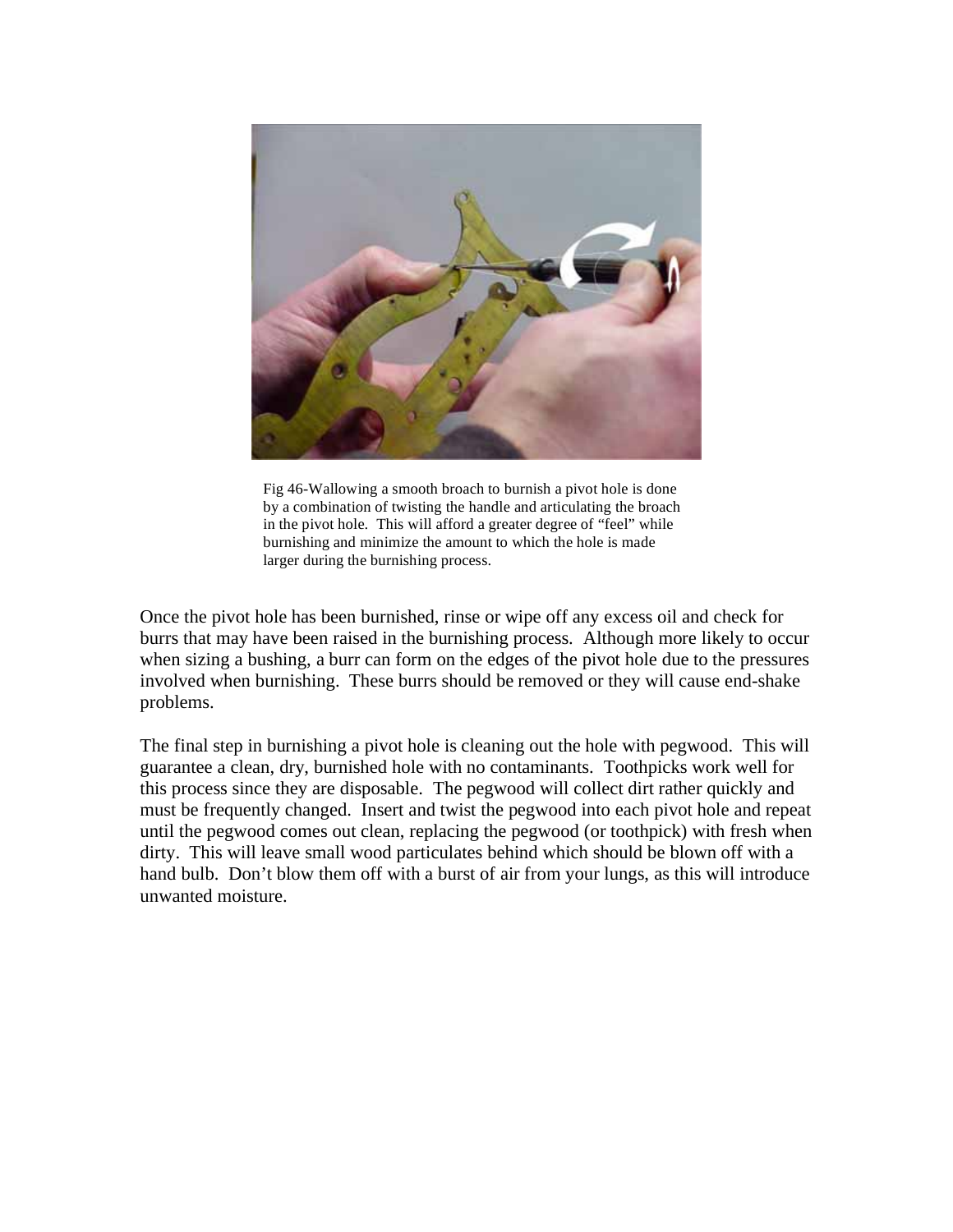

Fig 47-A clean pivot hole before being burnished with a smooth broach.

Fig. 48-After burnishing, the pivot hole is bright and shiny. A close examination of the plate, while being backlit, will quickly show if any pivot holes have been missed!

#### **Pegwood**

Commercially available pegwood is either orange wood or dogwood but good quality round toothpicks will work. Pegwood is generally used to remove any residual chemicals or oils from brass pivot holes but can also be used as a burnisher when the pivot hole is wood, as in a wooden movement.

To use pegwood as a burnisher, hold it in a lathe, or Dremel tool, and spin at a fairly high speed. When turned at high speed, and then inserted into a pivot hole, the pegwood will squeak as it burnishes the pivot hole and actually become burnished itself. Burnish from both sides of the plate, and replace or reshape the pegwood when well-used.

Using toothpicks as pegwood is faster, easier, and more cost effective since there is no need to carve them to shape and toothpicks are very inexpensive. When burnishing, the toothpick will compress and even become dense enough to burnish oak bushings. And when the toothpick gets worn beyond use, throw it away and use another.